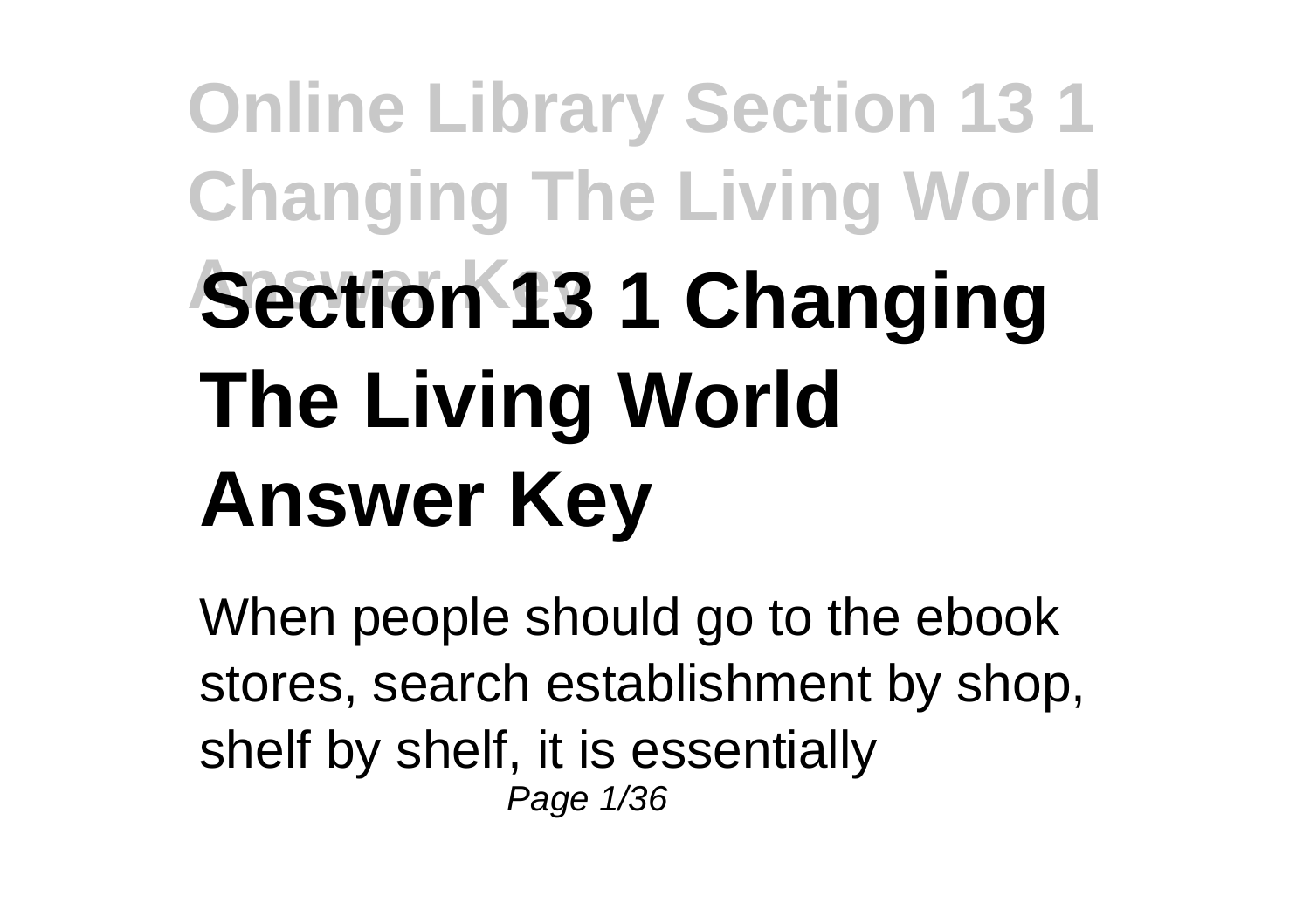**Online Library Section 13 1 Changing The Living World problematic. This is why we give the** books compilations in this website. It will entirely ease you to see guide **section 13 1 changing the living world answer key** as you such as.

By searching the title, publisher, or authors of guide you in point of fact Page 2/36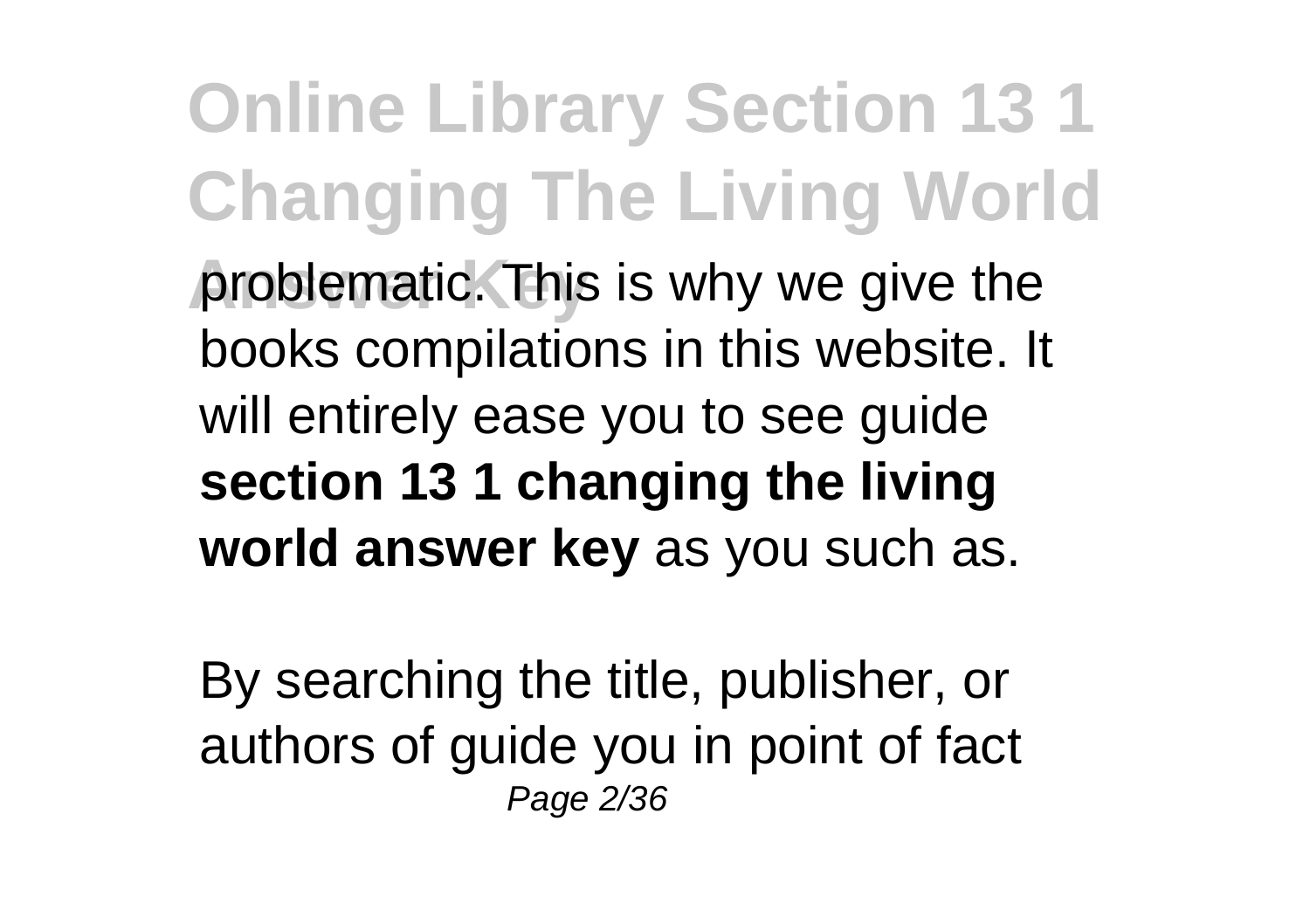**Online Library Section 13 1 Changing The Living World Want, you can discover them rapidly.** In the house, workplace, or perhaps in your method can be all best area within net connections. If you direct to download and install the section 13 1 changing the living world answer key, it is certainly simple then, in the past currently we extend the connect to buy Page 3/36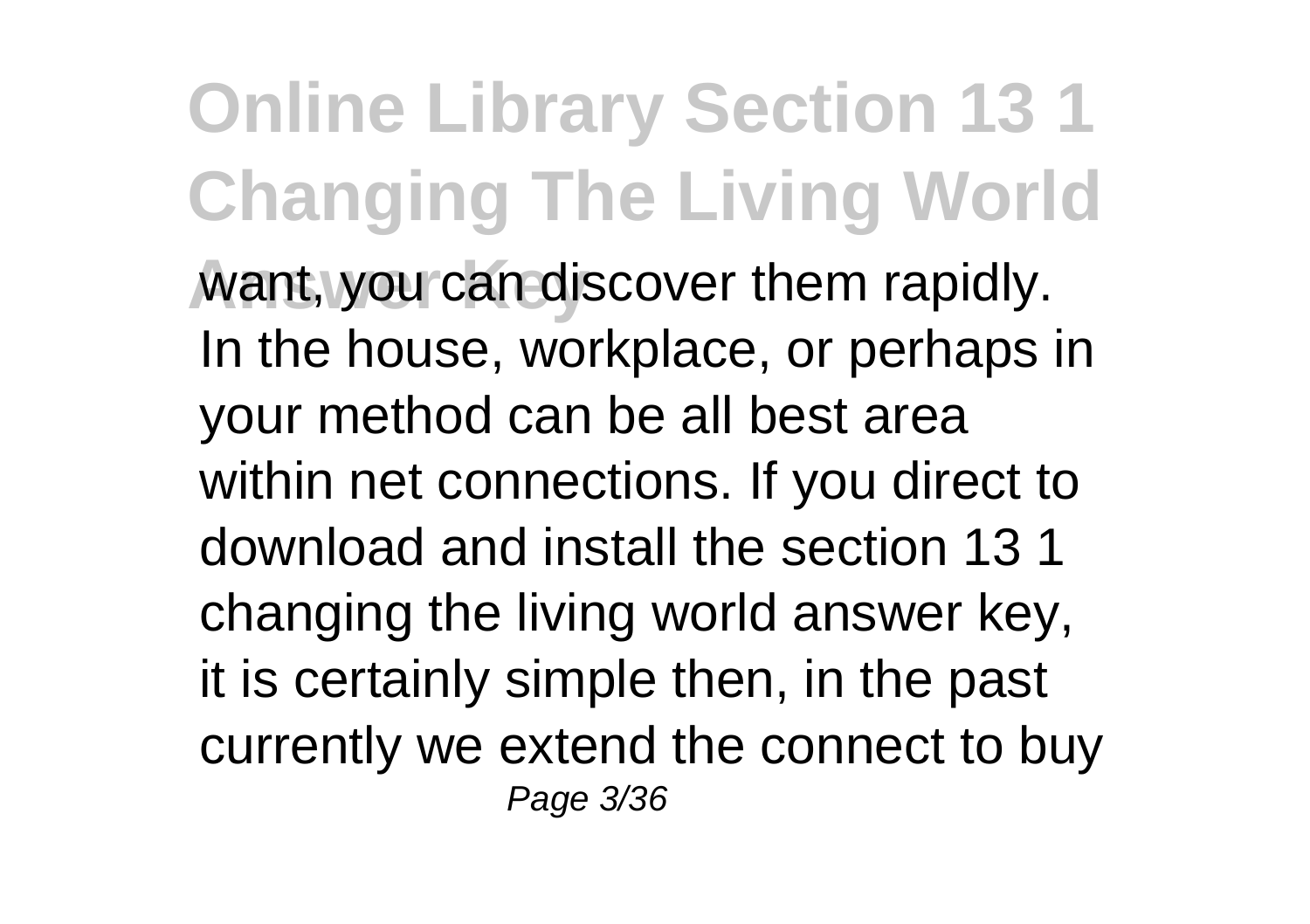**Online Library Section 13 1 Changing The Living World Answer Key** and make bargains to download and install section 13 1 changing the living world answer key for that reason simple!

11 Be Subject to Governing Authorities Romans 13:1-6Cambridge IELTS 13 Page 4/36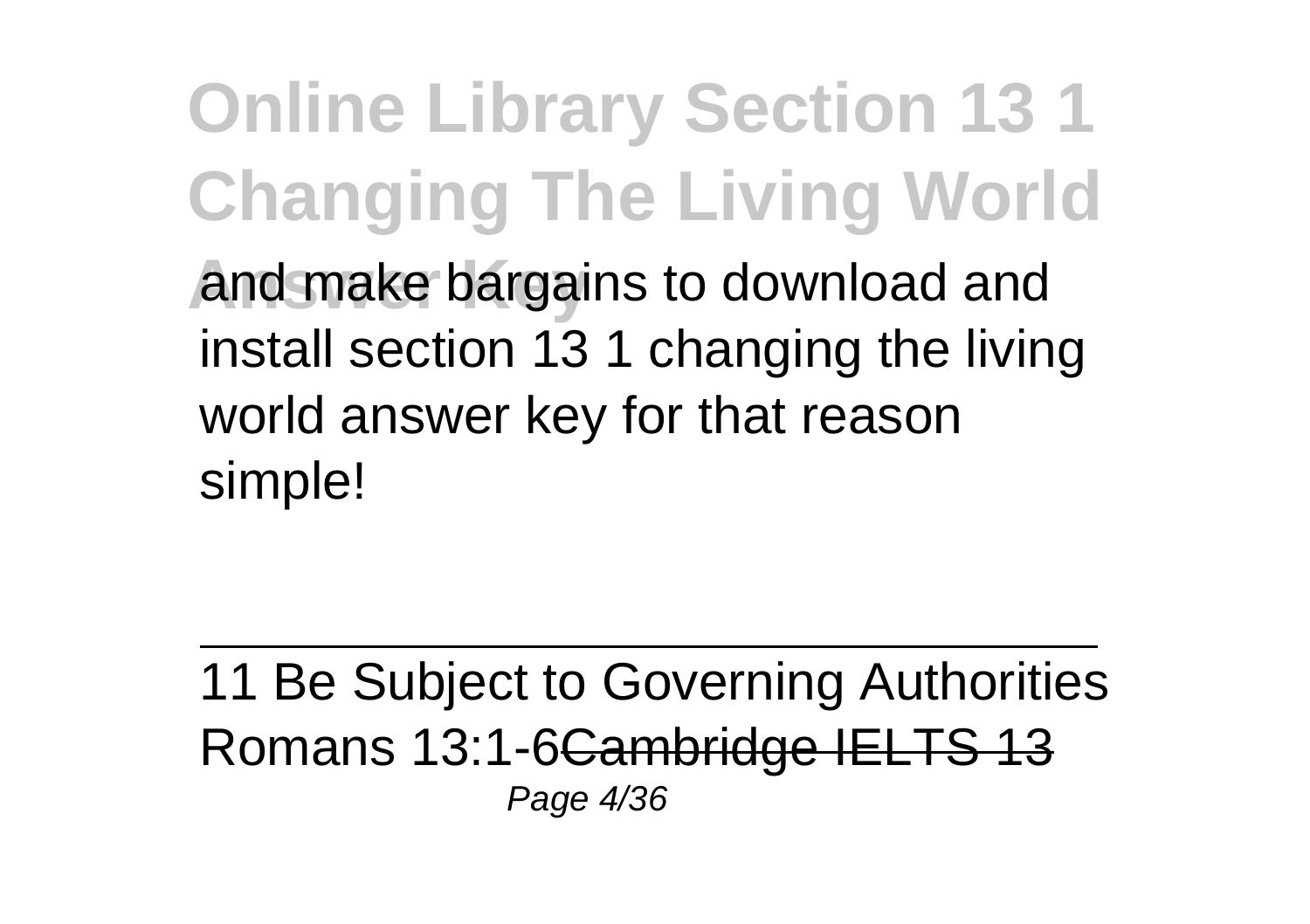**Online Library Section 13 1 Changing The Living World Listening Test 1 with Answers | Most** recent IELTS Listening Test 2020 Cambridge IELTS Listening, Book 13 Test 1 | With Answers Change of basis | Essence of linear algebra, chapter 13 Cambridge IELTS 13 Listening Test 2 I with Answers I Most recent IELTS Page 5/36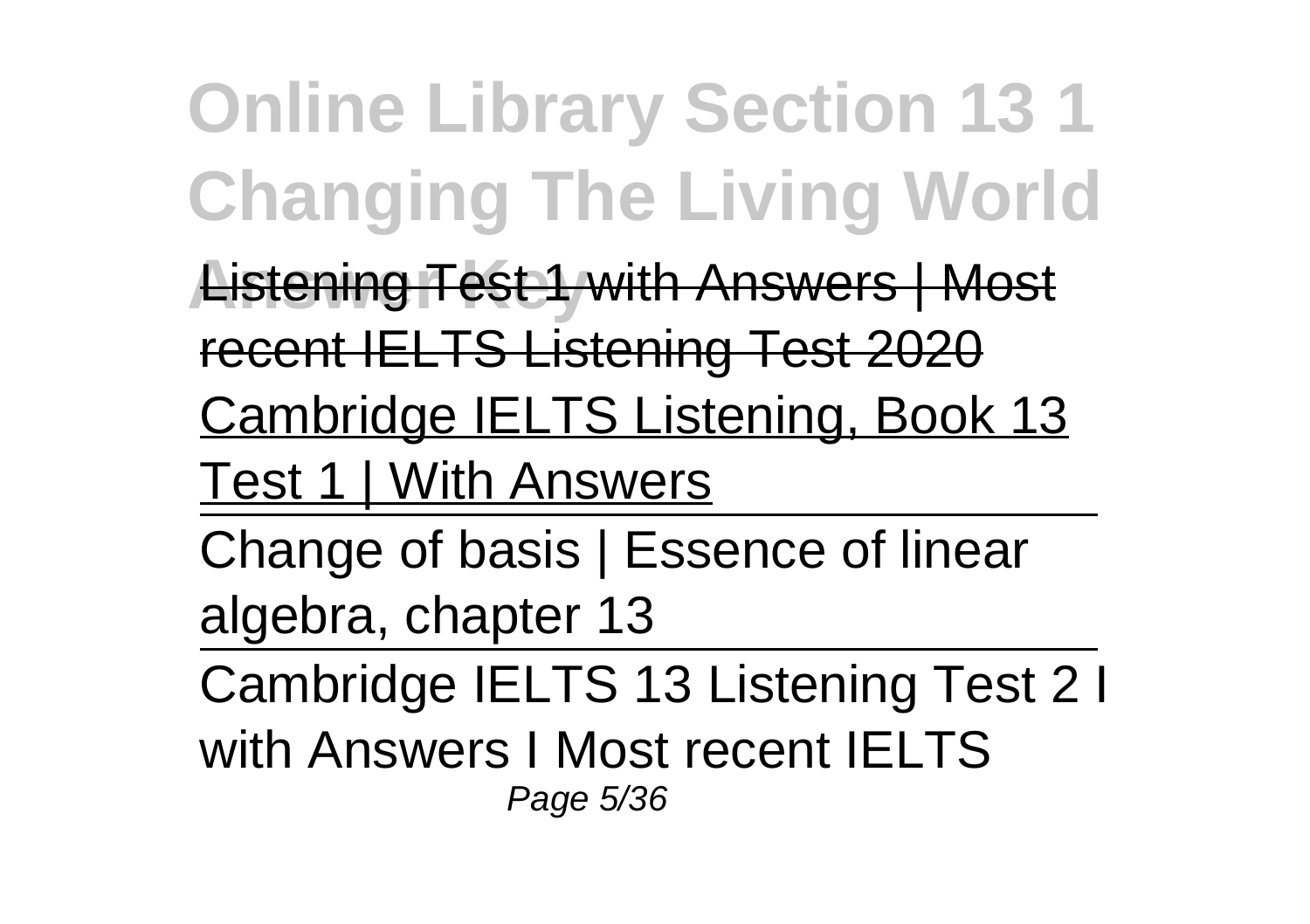**Online Library Section 13 1 Changing The Living World**

**Answer Key** Listening Test 2020

Eigenvectors and eigenvalues |

Essence of linear algebra, chapter 14

Cambridge IELTS 13 Listening Test 3 | Latest Listening Practice Test with answers 2020

MACKLEMORE \u0026 RYAN LEWIS

- SAME LOVE feat. MARY LAMBERT Page 6/36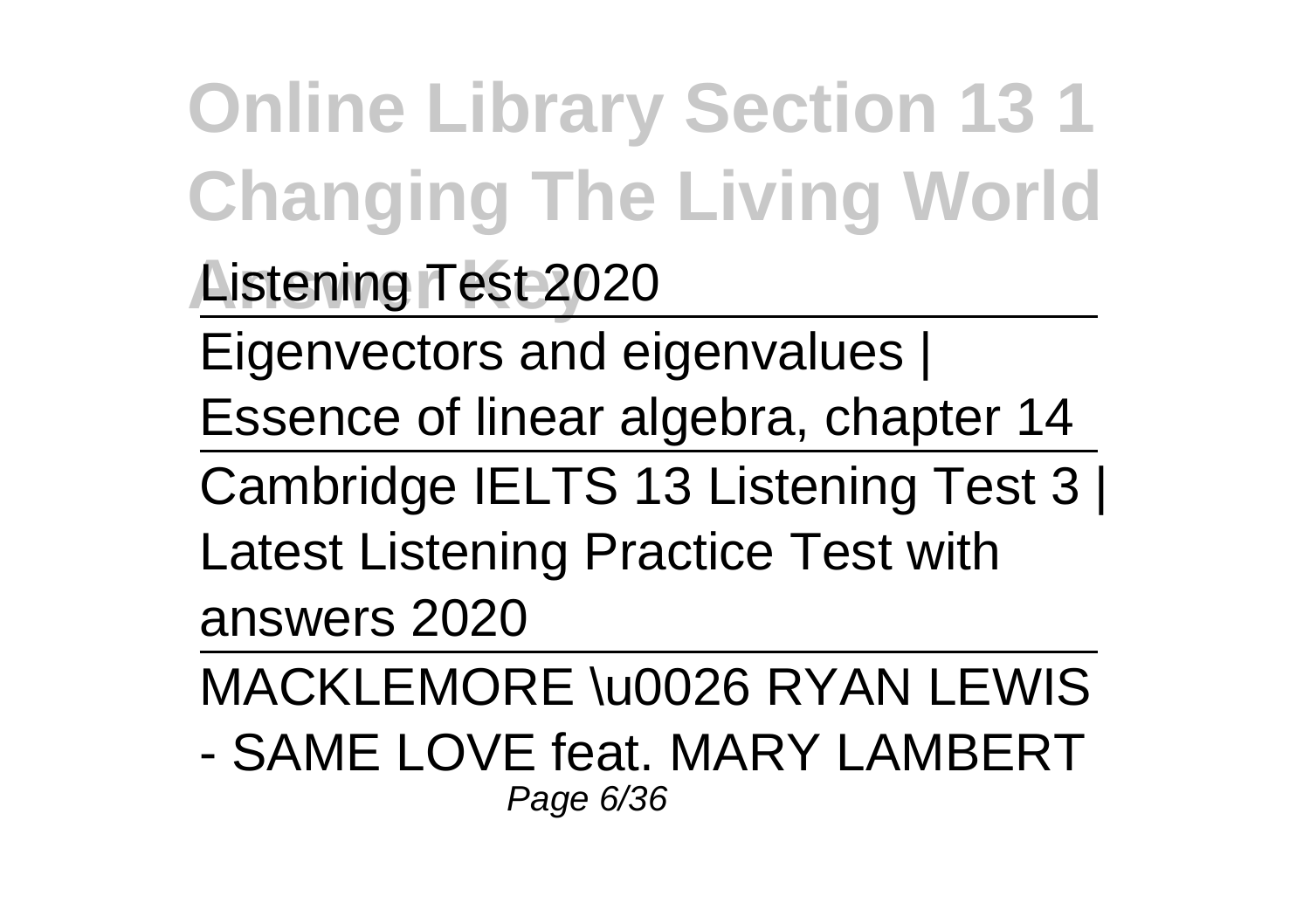**Online Library Section 13 1 Changing The Living World Answer Key** (OFFICIAL VIDEO) Game Changing Week Ahead....!!! Mercury Turns Direct! || Astrology Weekly Predictions Stanford Psychiatrist Reveals How Cognitive Therapy Can Cure Your Depression and Anxiety One Direction - Night Changes Wake Up and Put God First | Morning Prayer TEDxSSN - Page 7/36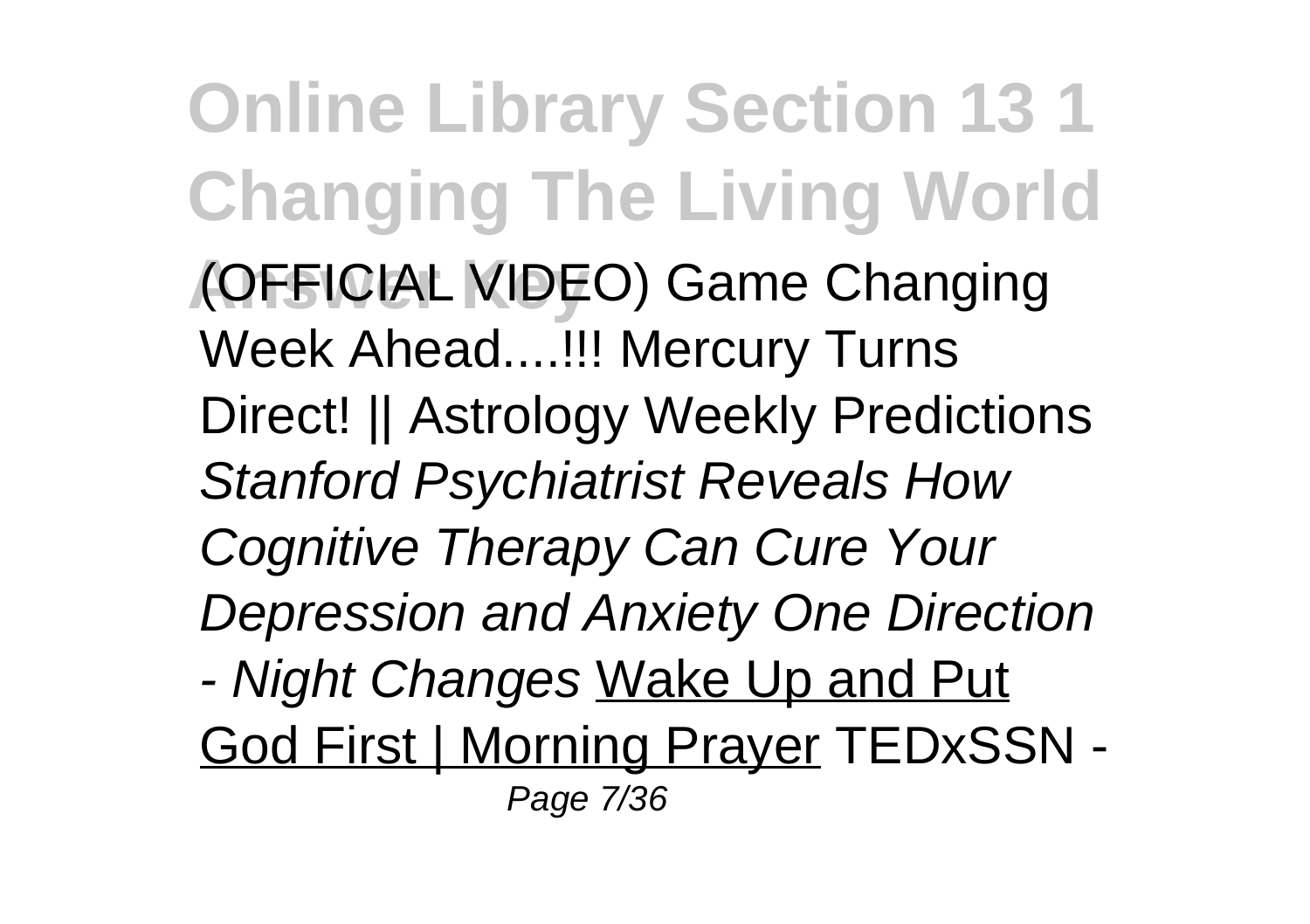**Online Library Section 13 1 Changing The Living World Answer Key** Dr. Pawan Agrawal - Mumbai Dabbawalas WKU Excel2016 Project 1 Divorce Section 13, 13A \u0026 13B of Hindu Marriage Act 1955 word Module 2 Project a The determinant | Essence of linear algebra, chapter 6 Word Module 2 Project 1

Linear combinations, span, and basis Page 8/36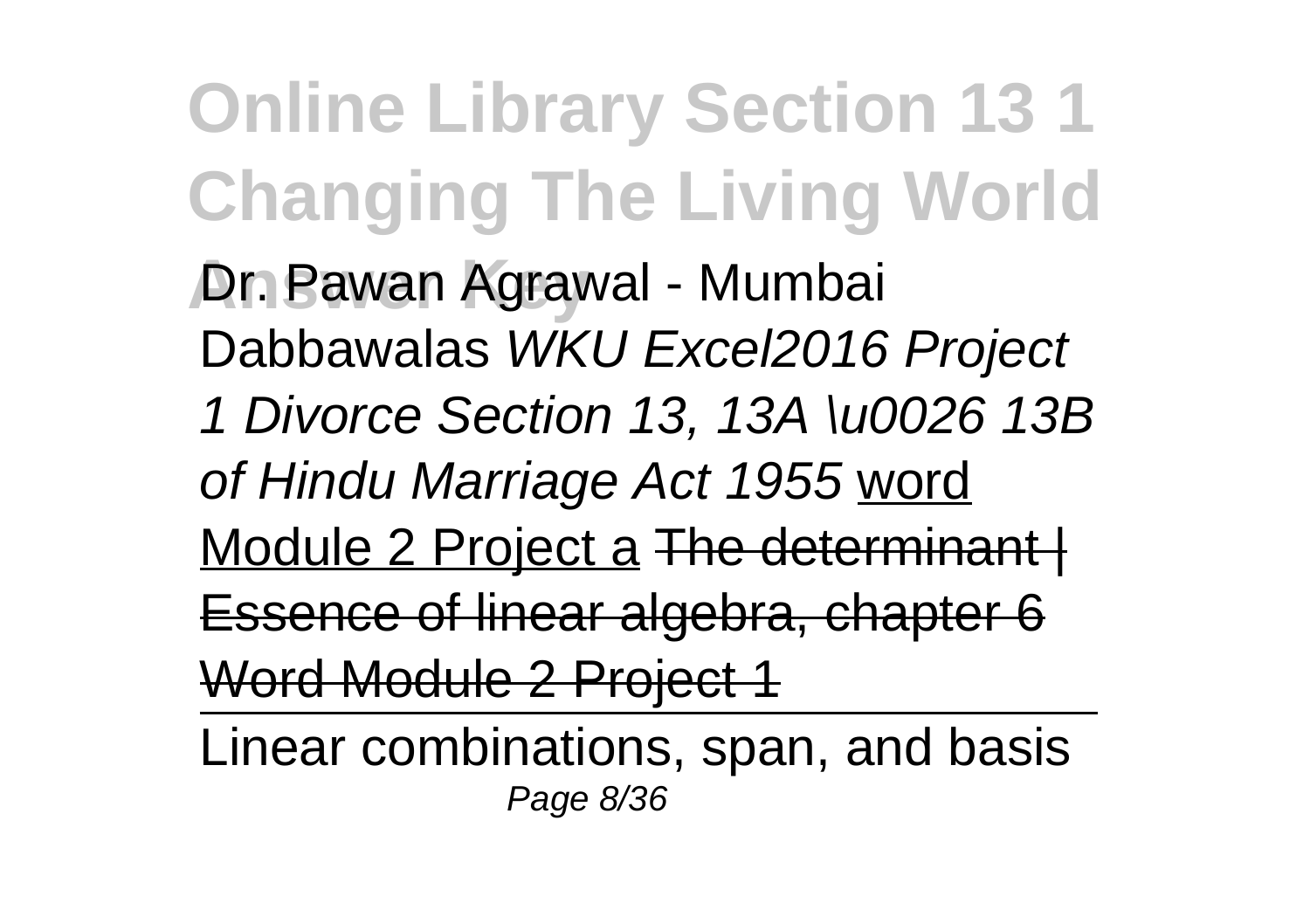**Online Library Section 13 1 Changing The Living World Answer Key** vectors | Essence of linear algebra, chapter 2Cambridge IELTS 15 Listening Test 1 with answers I Latest IELTS Listening Test 2020 Cambridge IELTS 13 Listening Test 2 Questions Answers \u0026 Subtitle Full HD 1 ?????Sunday School Lesson: Abiding In Love November 8, 2020 **Change** Page 9/36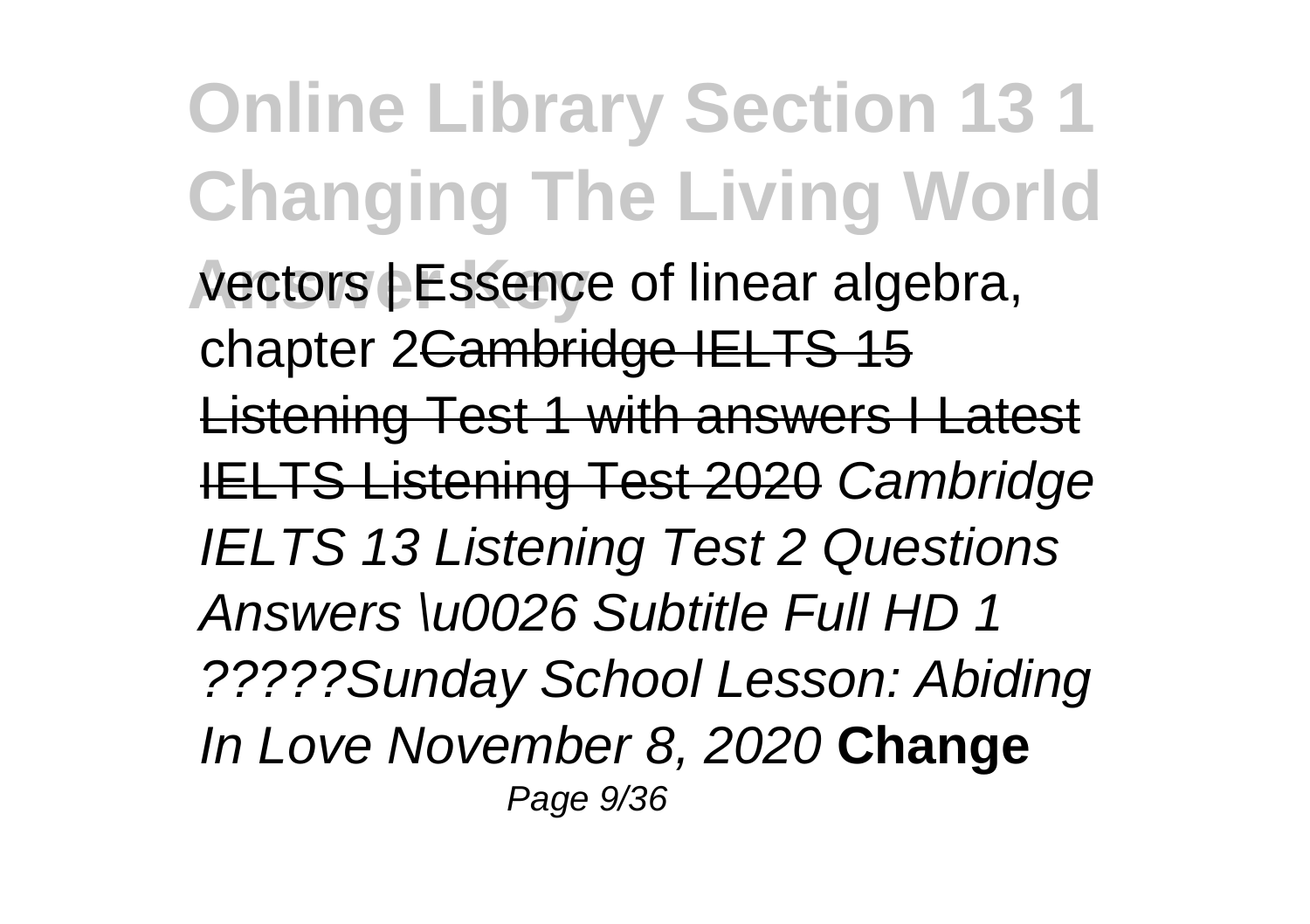**Online Library Section 13 1 Changing The Living World Answer Key Yourself , CHange Others, Change the World Level Up** Cookery Classes Cambridge IELTS Listening Test | IELTS 12 Listening Test 1 Q \u0026 A || Diarrhea, Deficits, \u0026 Fat gym teachers ????? ???????, ????????,Divorce On the ground of Cruelty ,Section 13(1)(i-a) Hindu Page 10/36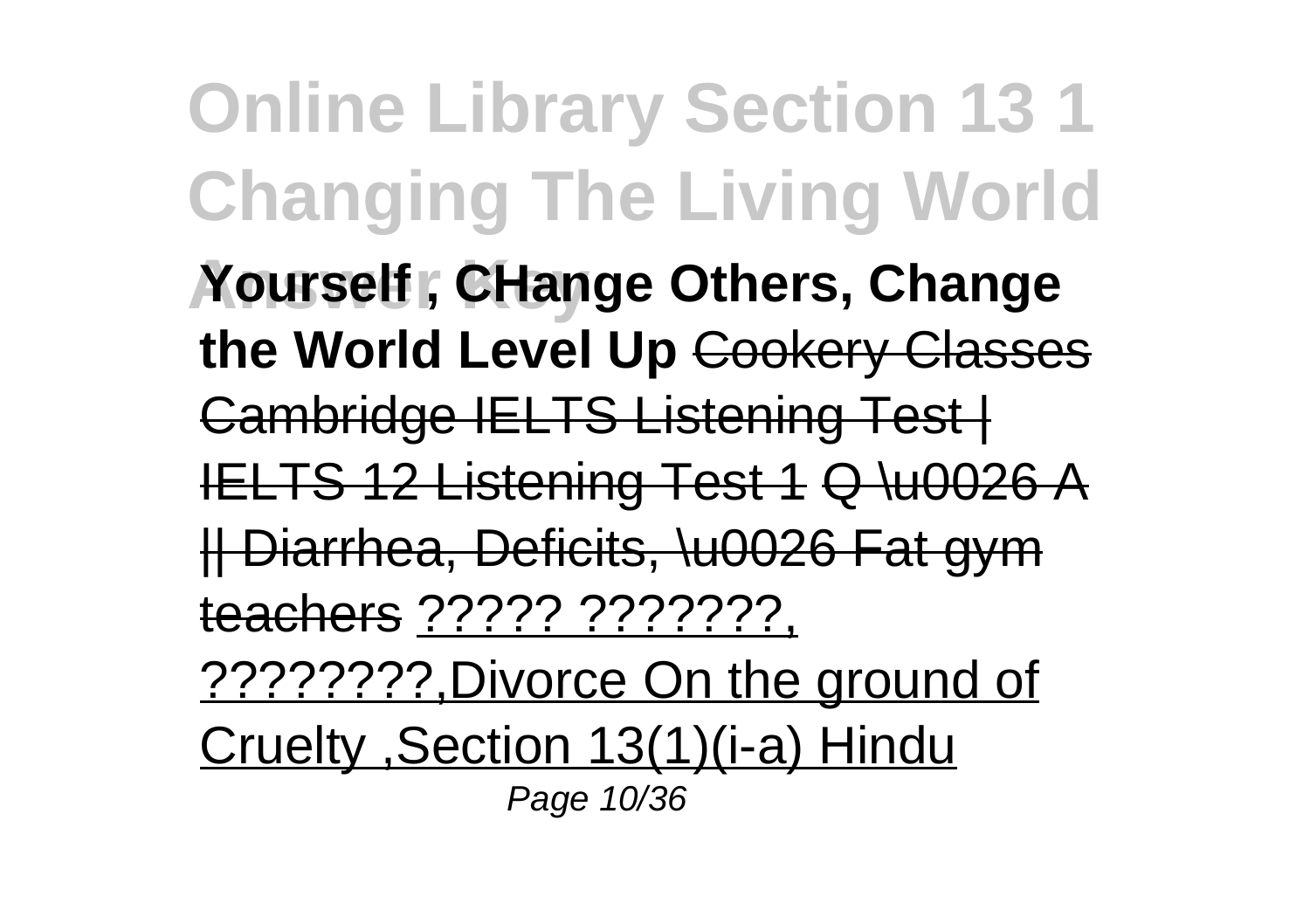**Online Library Section 13 1 Changing The Living World Answer Key** Marriage Act,1955 **Chapter 13 Production and Cost IELTS Book 13** - Listening Practice Test 1 Section 13|| Hindu Marriage Act, 1955|| Provision of Divorce #hindumarriageact #hindulaw #divorce Section 13 1 Changing The Increasing the tenant's rent by serving Page 11/36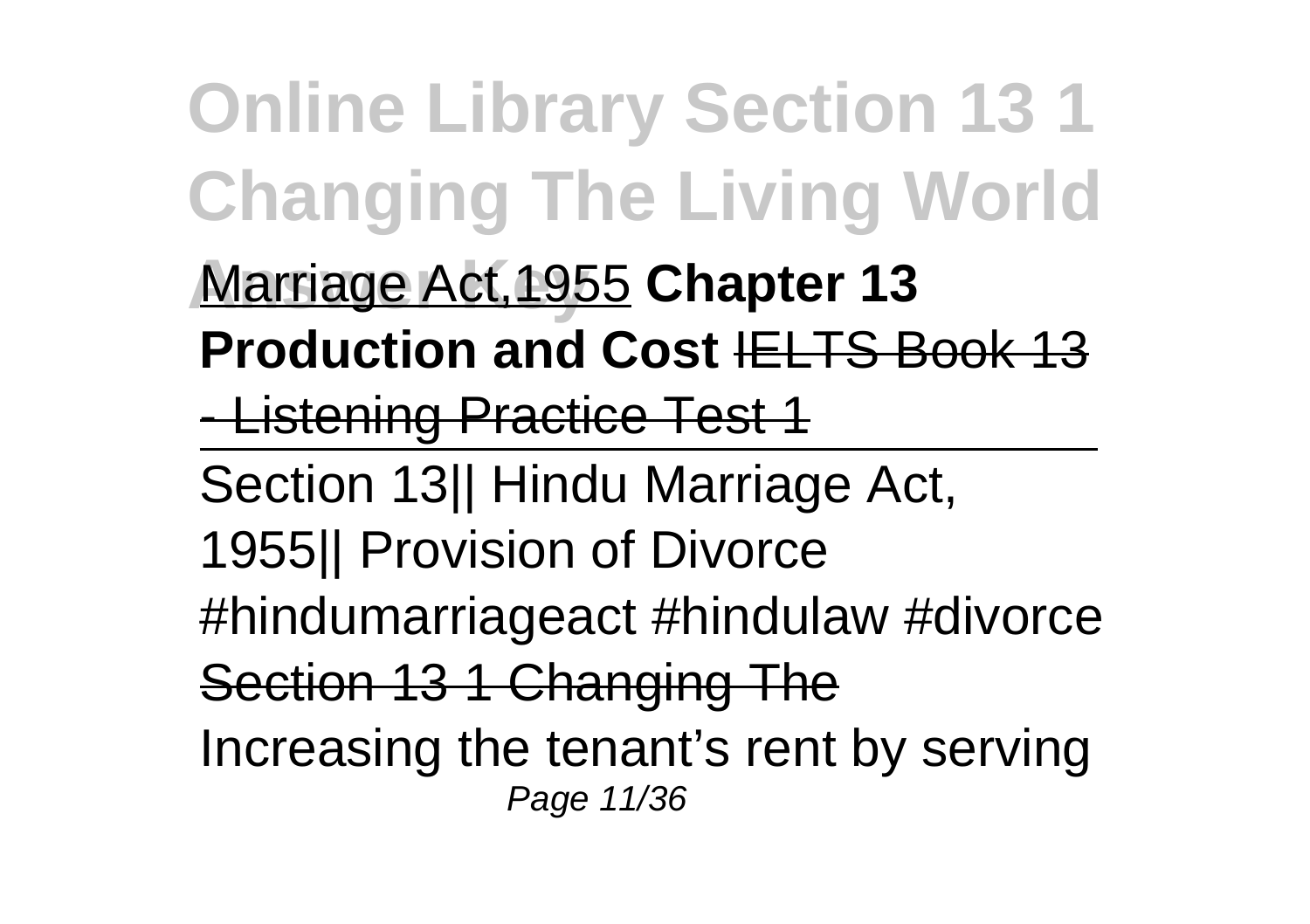**Online Library Section 13 1 Changing The Living World A** Section 13 Notice: Section 13 is a common way to increase the rent when you can't agree with the tenant in writing. This is a formal process and requires a prescribed form (called Form 4) to be completed and served on the tenant. Here we will describe how to use Section 13, including: Page 12/36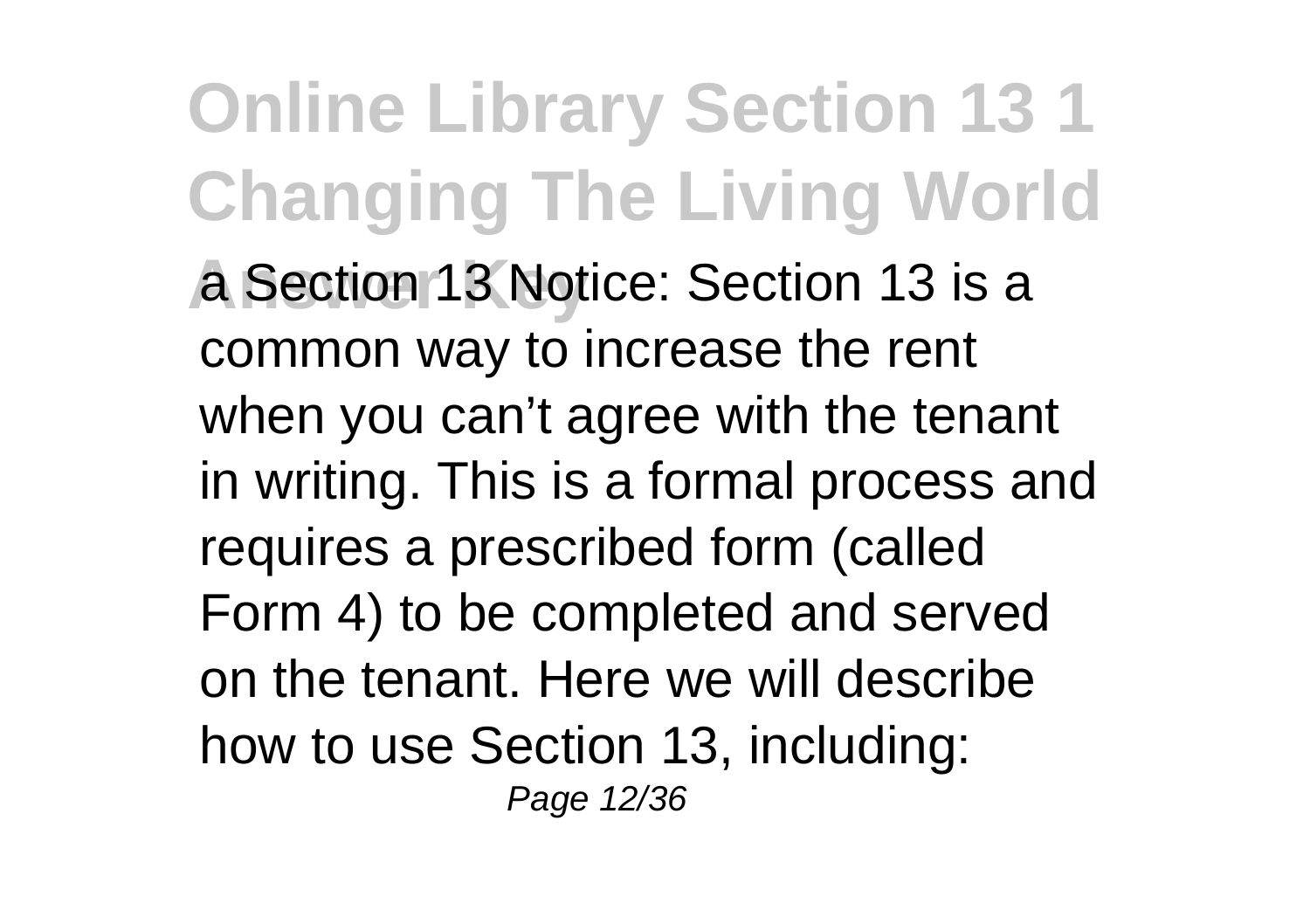**Online Library Section 13 1 Changing The Living World Answer Key** When Section 13 can be used. How to fill in and serve Form 4.

How to Increase the Rent by Serving a Section 13 Notice Enacted version. Section 13 of the Children Act 1989 , as originally made (that is — without any amendments), is Page 13/36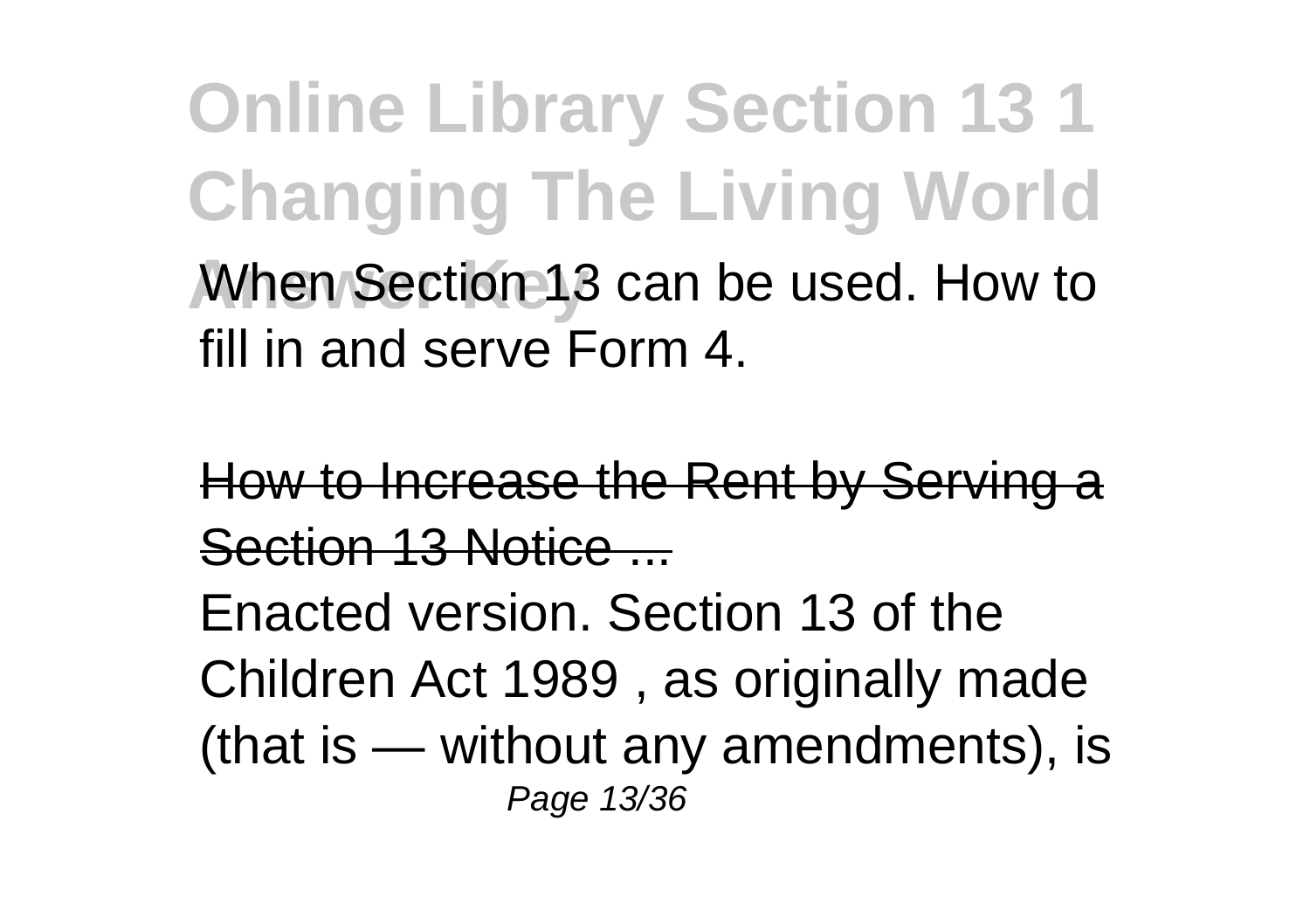**Online Library Section 13 1 Changing The Living World As follows: Change of child's name or** removal from jurisdiction. (1) Where a residence order is in force with respect to a child, no person may —. (a) cause the child to be known by a new surname; or.

Section 13 of the Children Act 1989 Page 14/36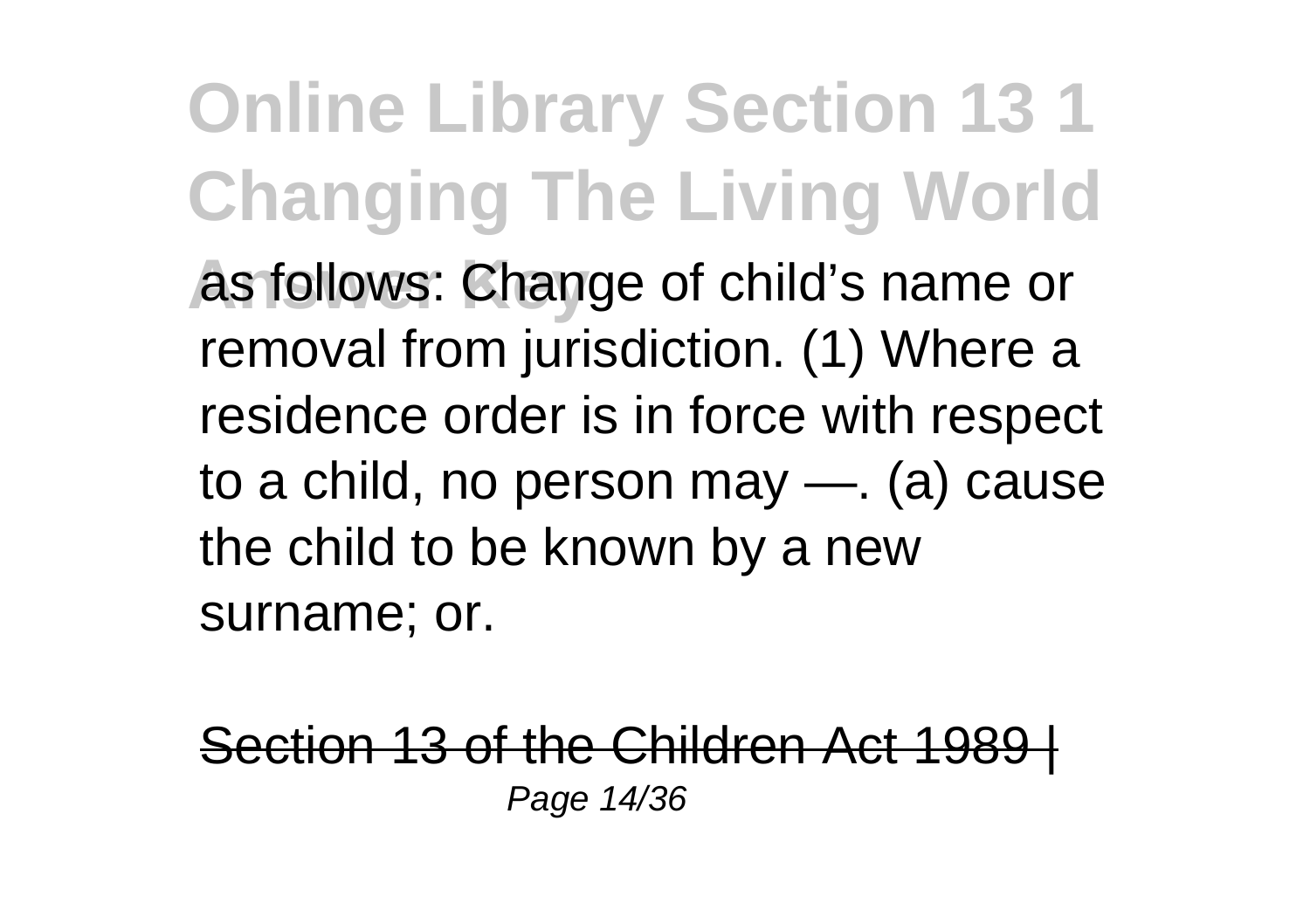**Online Library Section 13 1 Changing The Living World**

## **Anset Poll Office**

s.13(1)(b) Housing Act 1988; Contour Homes Ltd v Rowen [2007] EWCA Civ 842; Chouhan v Earls High School [2016] UKUT 405 (LC). London District Properties Management Ltd (2) Ferguson (3) Ferguson (4) Sawer v (1) Goolamy (2) Goolamy [2009] EWHC Page 15/36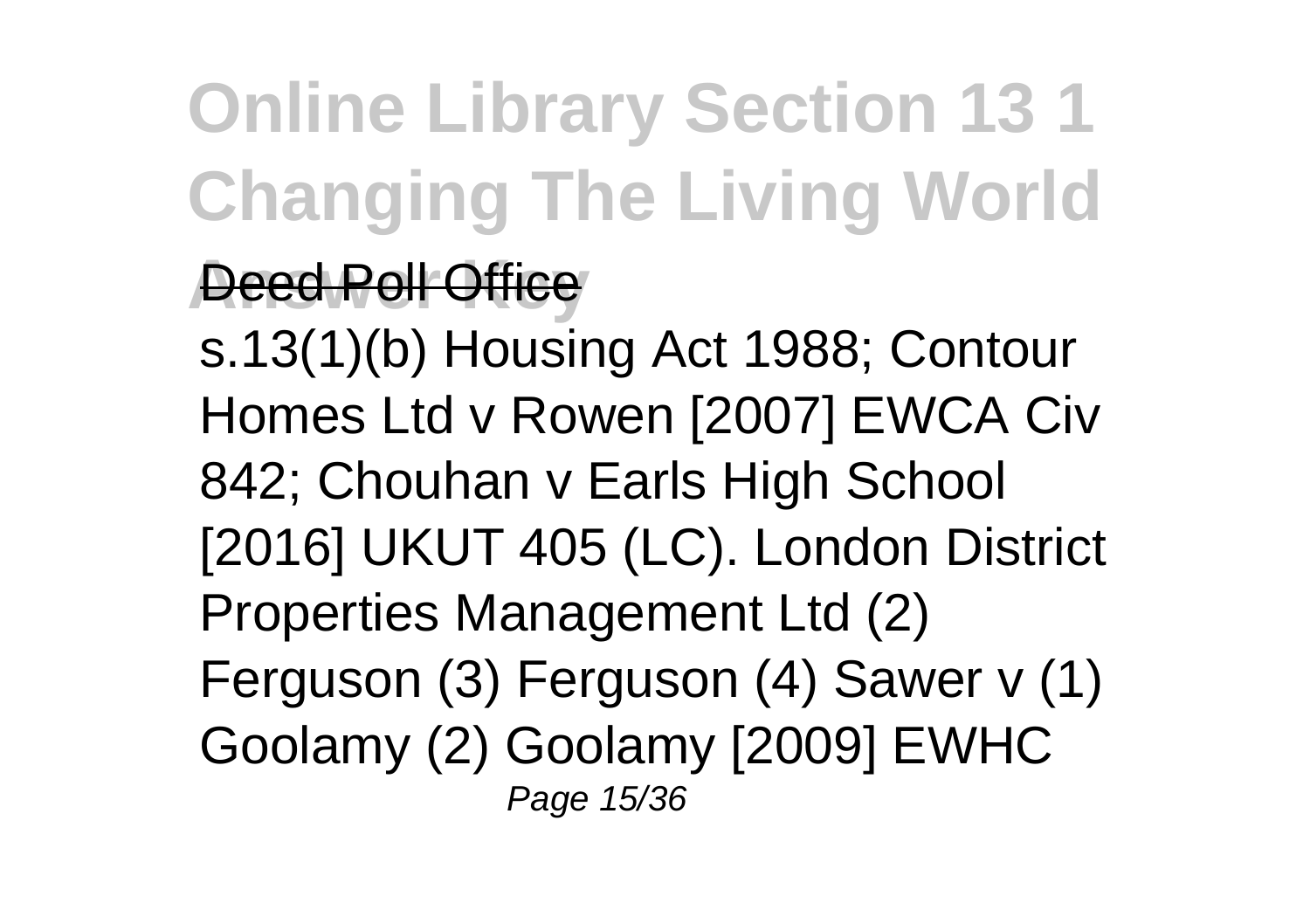**Online Library Section 13 1 Changing The Living World A367 (Admin).** 

Shelter Legal England - Periodic tenancies Section 13 rent Title: Glencoe Section 13 1 Changing The Living World Answer Key Author: wiki.ctsnet.org-Leonie Moench-2020-09-09-12-52-42 Subject: Page 16/36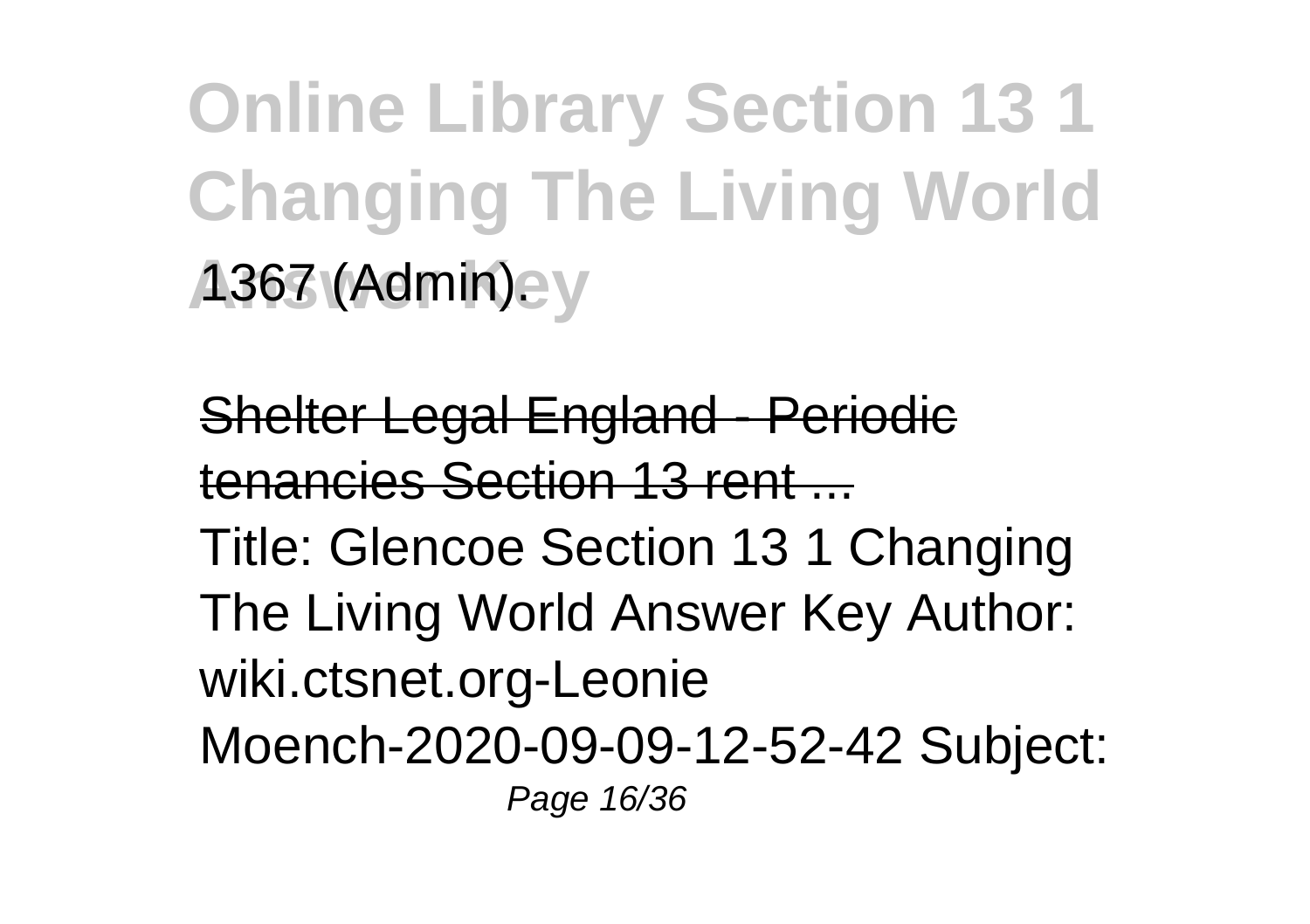**Online Library Section 13 1 Changing The Living World Glencoe Section 13 1 Changing The** Living World Answer Key

Glencoe Section 13 1 Changing The Living World Answer Key Section 13 – Change of child's name or removal from jurisdiction Introduction Where a child Page 17/36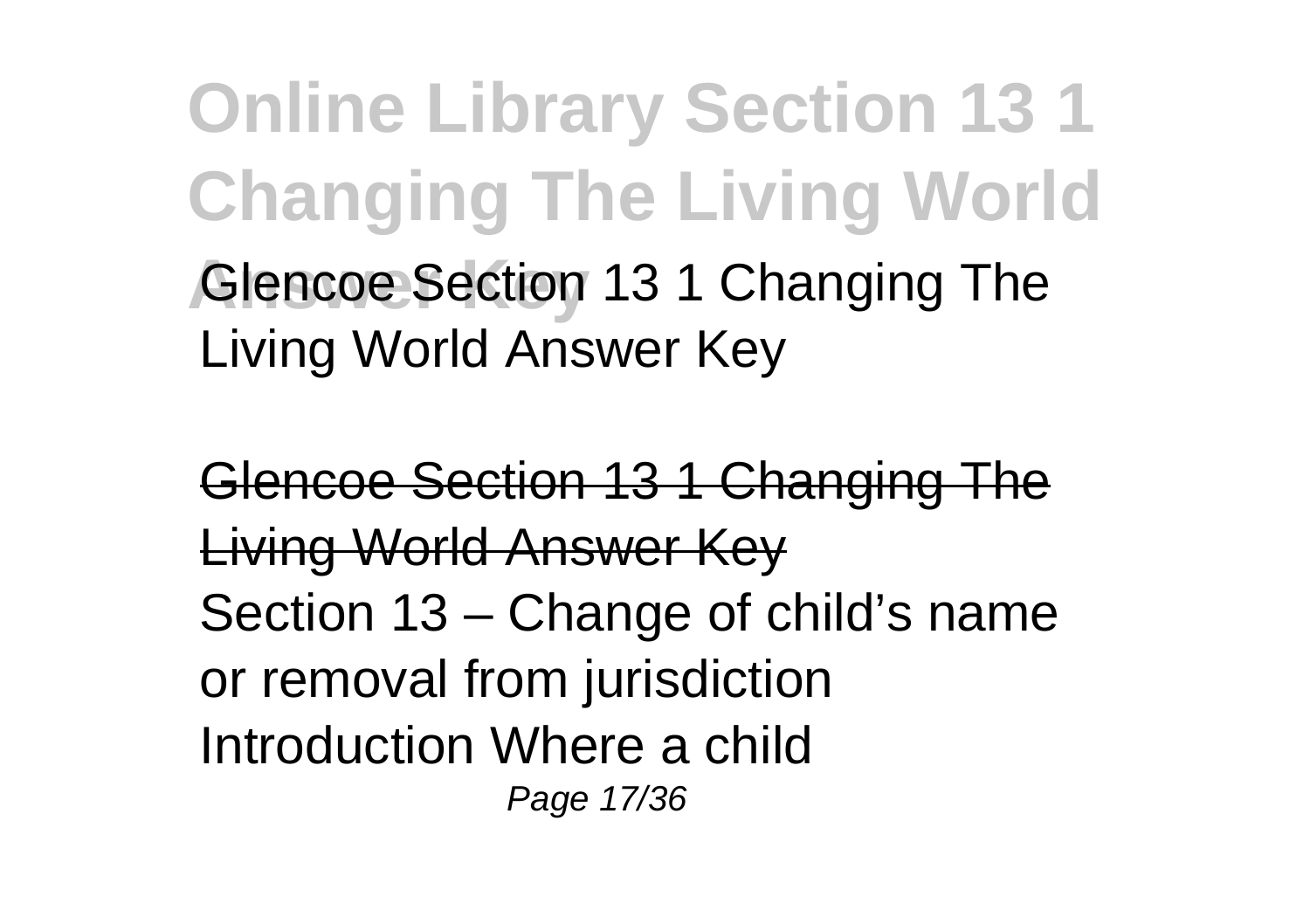**Online Library Section 13 1 Changing The Living World Answer Arrangements order dealing with a** child's living arrangements is in force, subsection (1) prevents any person from causing the child to be known by a new surname or from removing the child from the UK unless either of the following conditions is satisfied: (i) each person with PR for the child has Page 18/36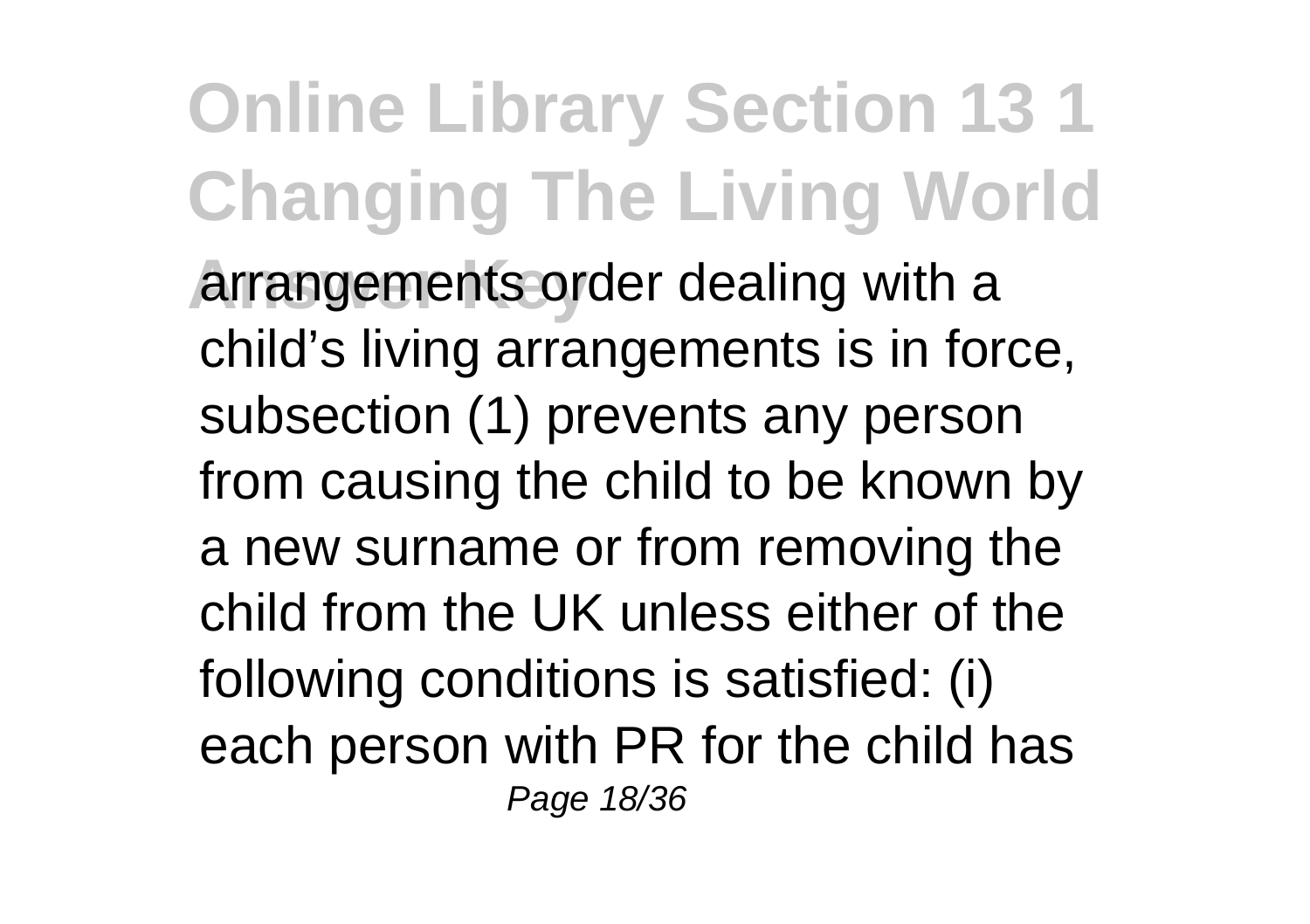**Online Library Section 13 1 Changing The Living World A** given [/e] Key

Section 13 - Change of child's name or removal from

You might be able to get the tribunal to change the date of your rent increase to the date of the hearing, rather than the date of your section 13 notice. Page 19/36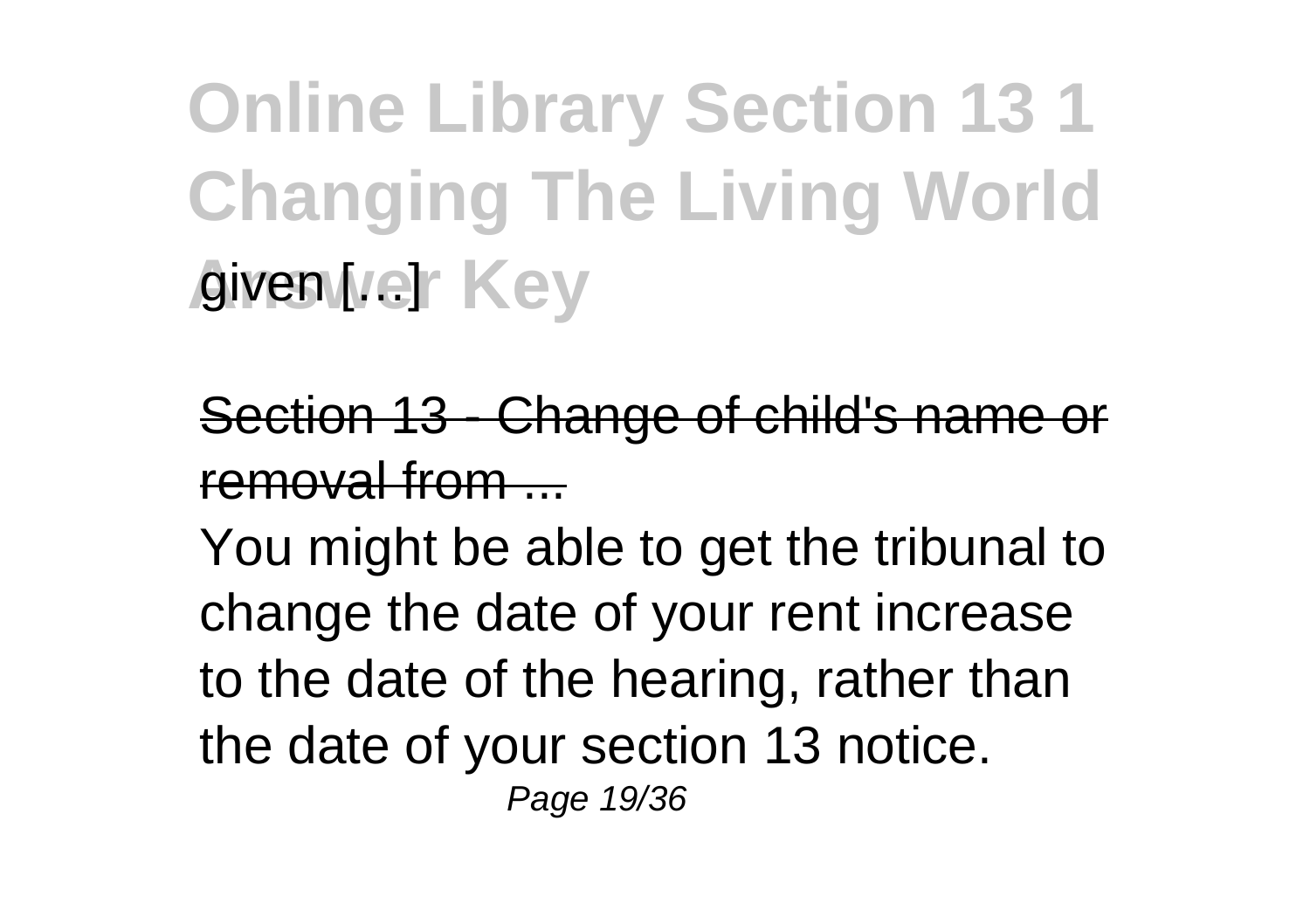**Online Library Section 13 1 Changing The Living World** You'll have to prove to the tribunal that paying the rent increase from the date of the section 13 notice would cause you problems.

Challenging a rent increase - Citizens Advice

13 Change of child's name or removal Page 20/36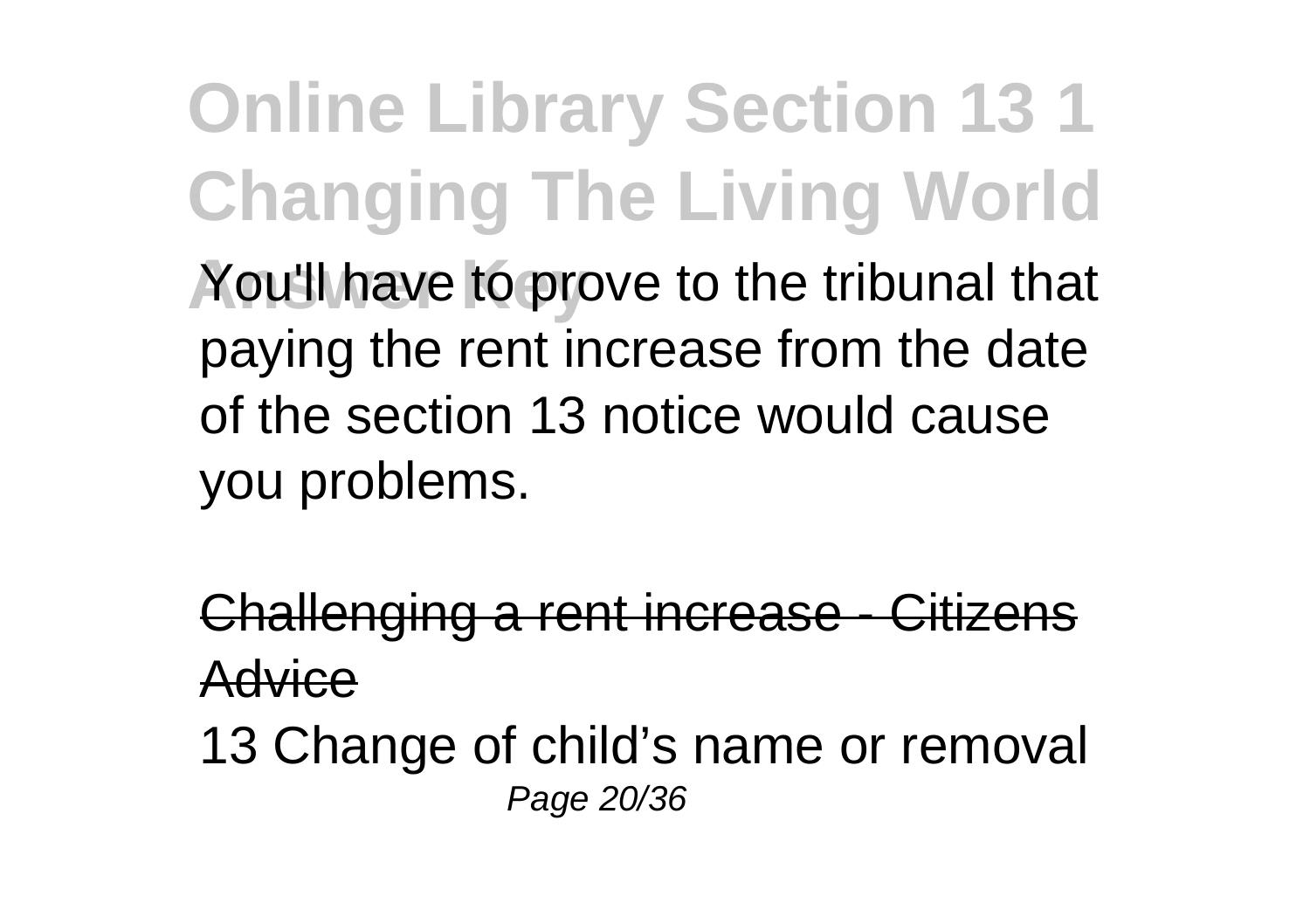**Online Library Section 13 1 Changing The Living World Answer Key** from jurisdiction. E+W (1) Where a [F1 child arrangements order to which subsection (4) applies] is in force with respect to a child, no person may— (a) cause...

Children Act 1989 - Legislation.gov.uk Section 13 Notice The Housing Act Page 21/36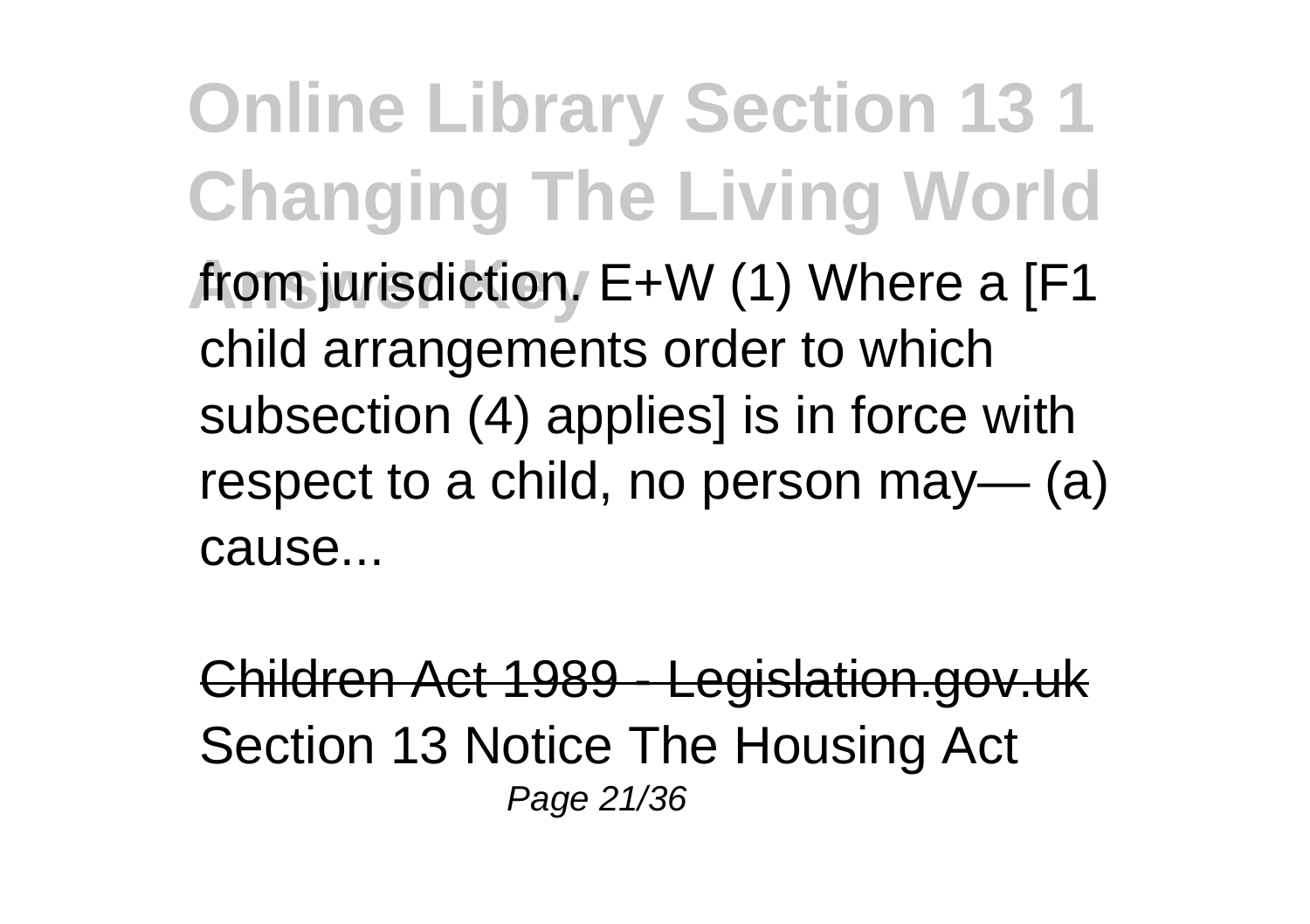**Online Library Section 13 1 Changing The Living World Answer Key** 1988 makes it a requirement for a landlord to issue the tenant with a Section 13 notice if the increase in rent is not stated in the tenancy agreement and the tenant refuses to agree to the increased rent proposed. The form giving notice of an increase in rent is required to be completed by the Page 22/36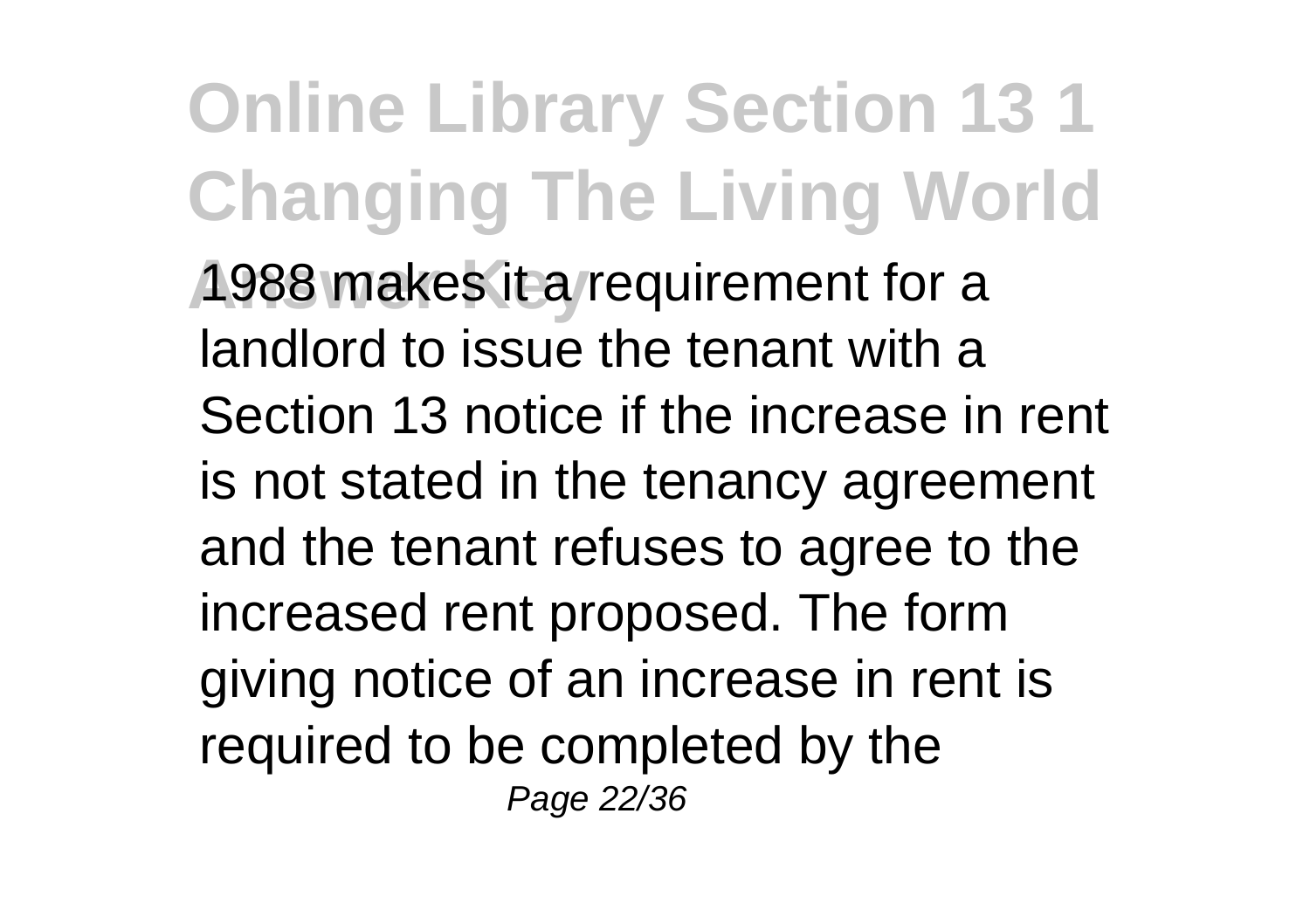**Online Library Section 13 1 Changing The Living World Andlorder Key** 

Notice of Rent Increase using Section 13 Documents & Template (1) The amount of council tax which a person is liable to pay in respect of any chargeable dwelling and any day (as determined in accordance with Page 23/36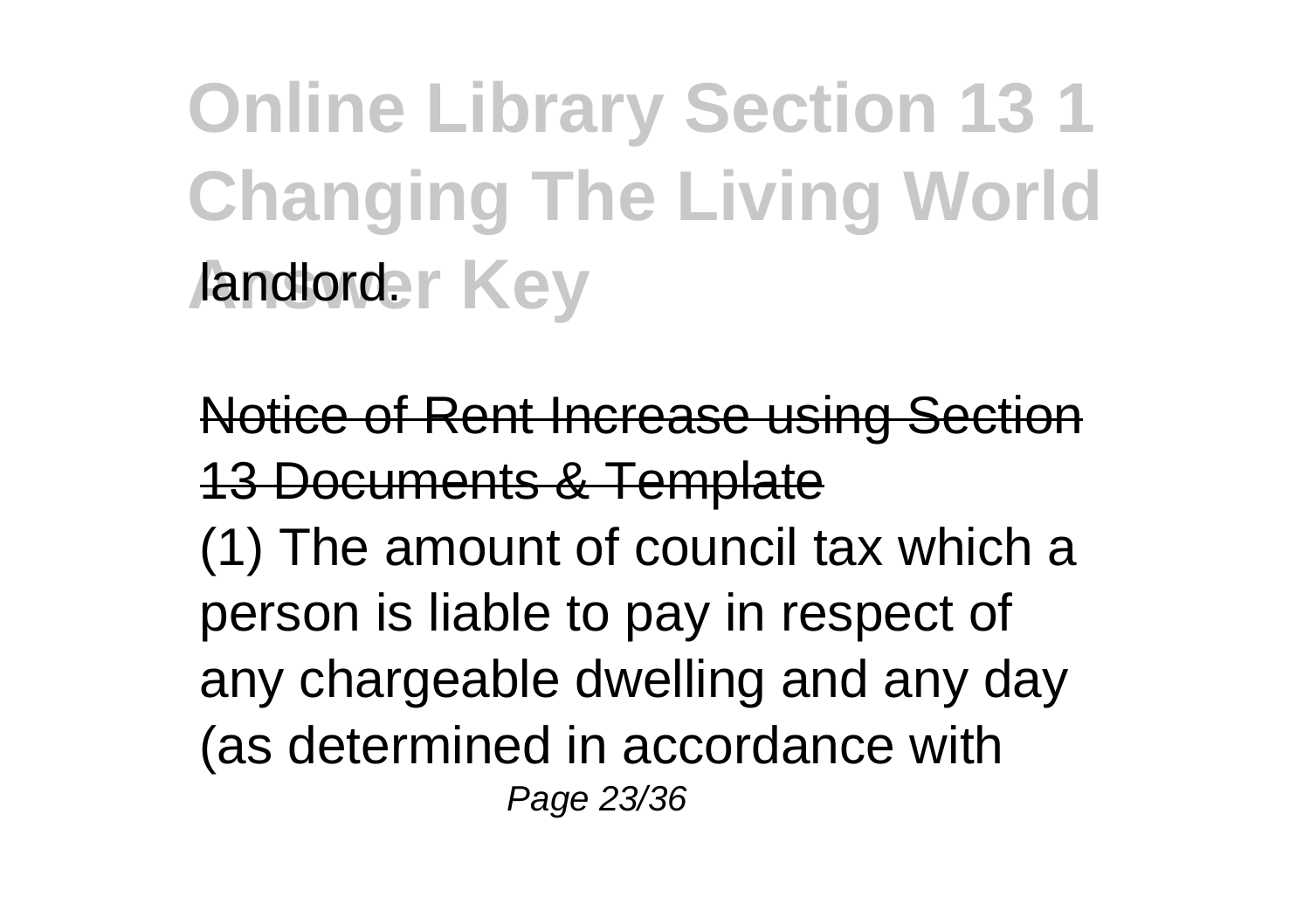**Online Library Section 13 1 Changing The Living World** sections 10 to 13)— (a) in the case of a dwelling situated in the area of a billing authority in England, is to be reduced to the extent, if any, required by the authority's council tax reduction scheme (see subsection (2));

Local Government Finance Act 1992 - Page 24/36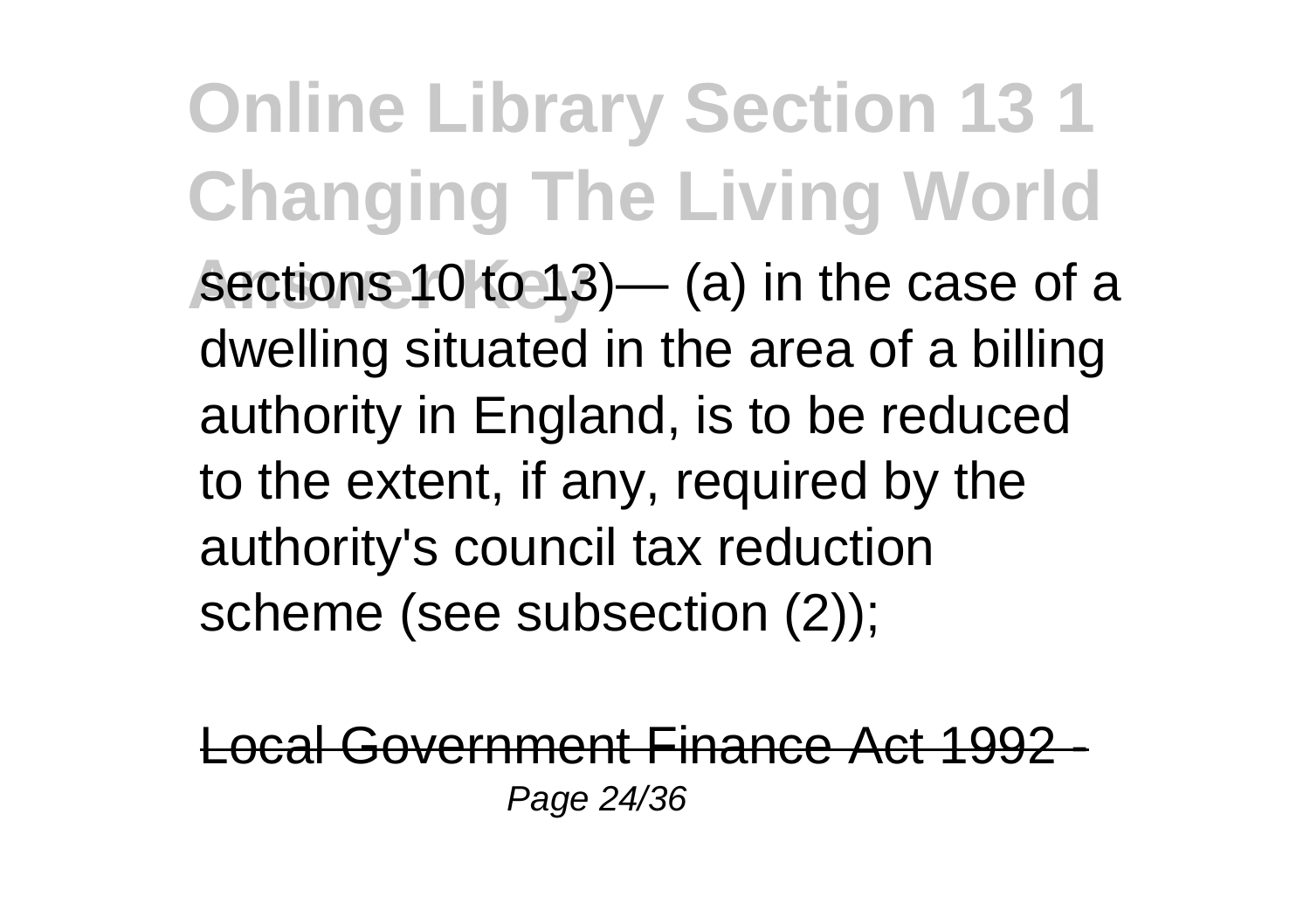**Online Library Section 13 1 Changing The Living World Answer Key** Legislation.gov.uk HM Revenue and Customs (HMRC) is usually told automatically when you change gender legally by applying for a Gender Recognition Certificate. Tell your employer at the same time - they must update ...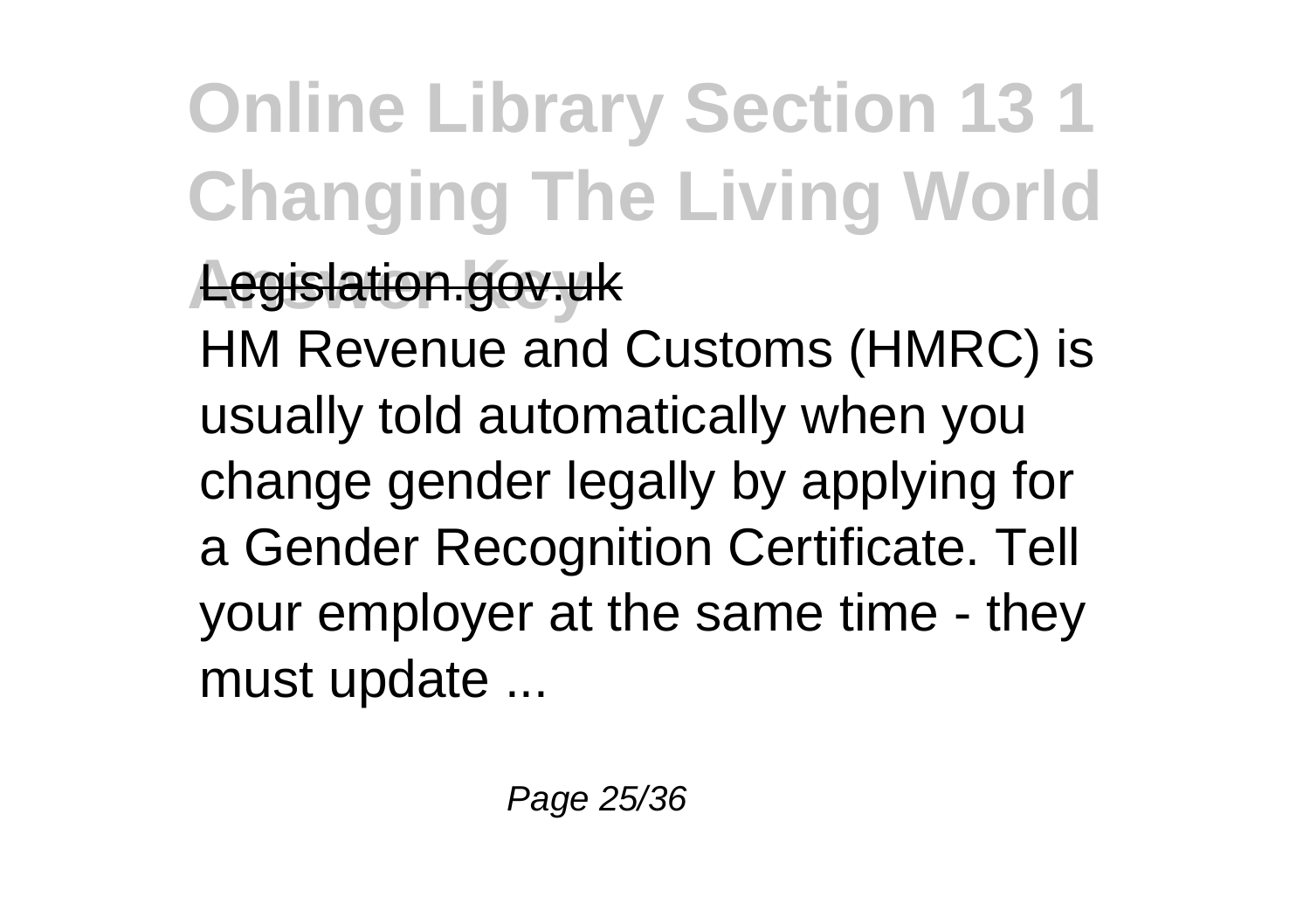**Online Library Section 13 1 Changing The Living World A** ell HMRC about a change to your personal details: Gender ... 13.1 Staff will receive the entitlement to annual leave and general public holidays as set out in Table 6 (see Section 12 for provisions on reckonable service). Table 6: Leave entitlements1 13.2 Local Page 26/36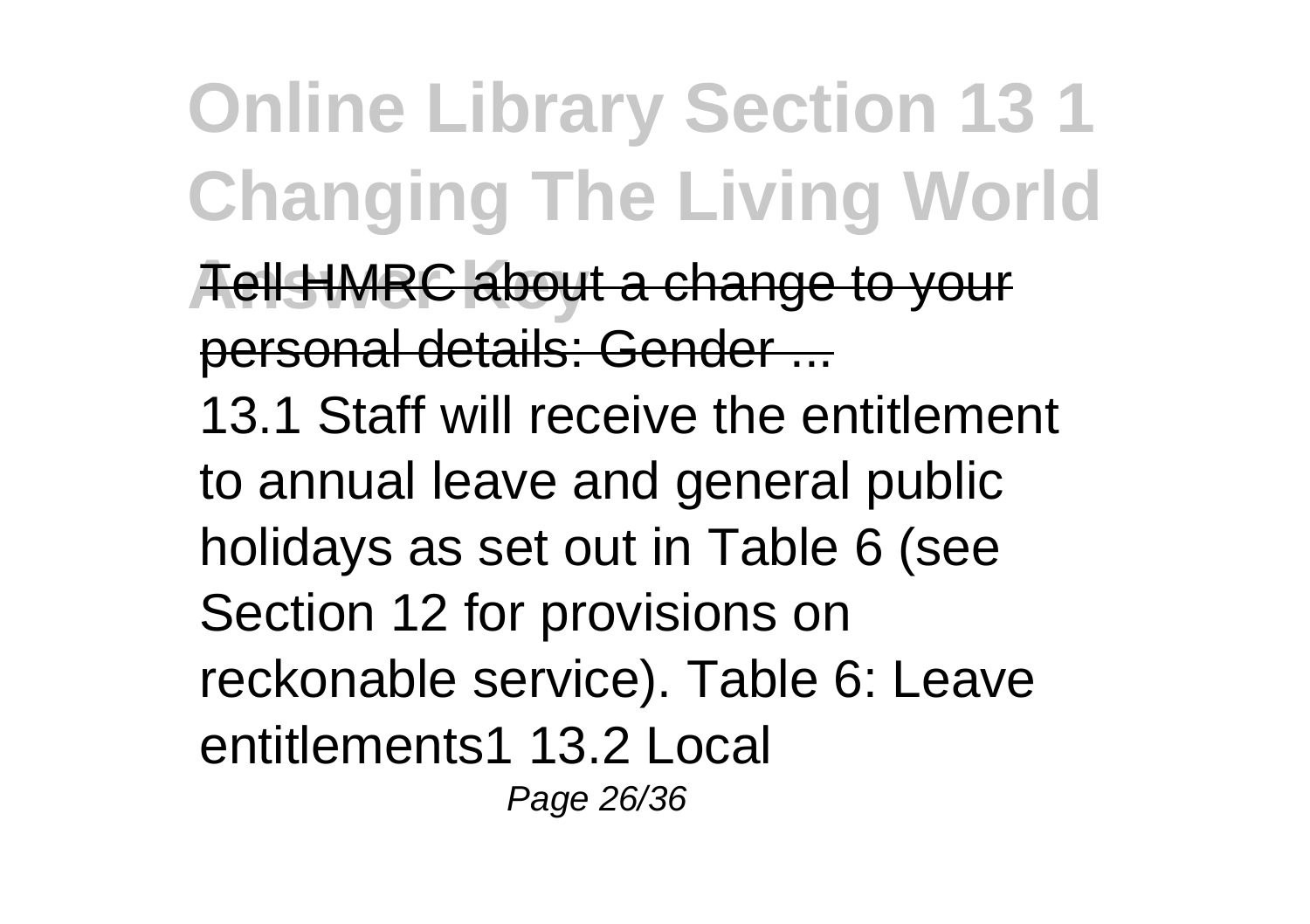**Online Library Section 13 1 Changing The Living World Answer Key** arrangements to consolidate some or all of the general public holidays into annual leave may operate, subject to agreement at local level.

Section 13 Annual leave and general public holidays - NHS ... Under Section 13(d)(3) of the Page 27/36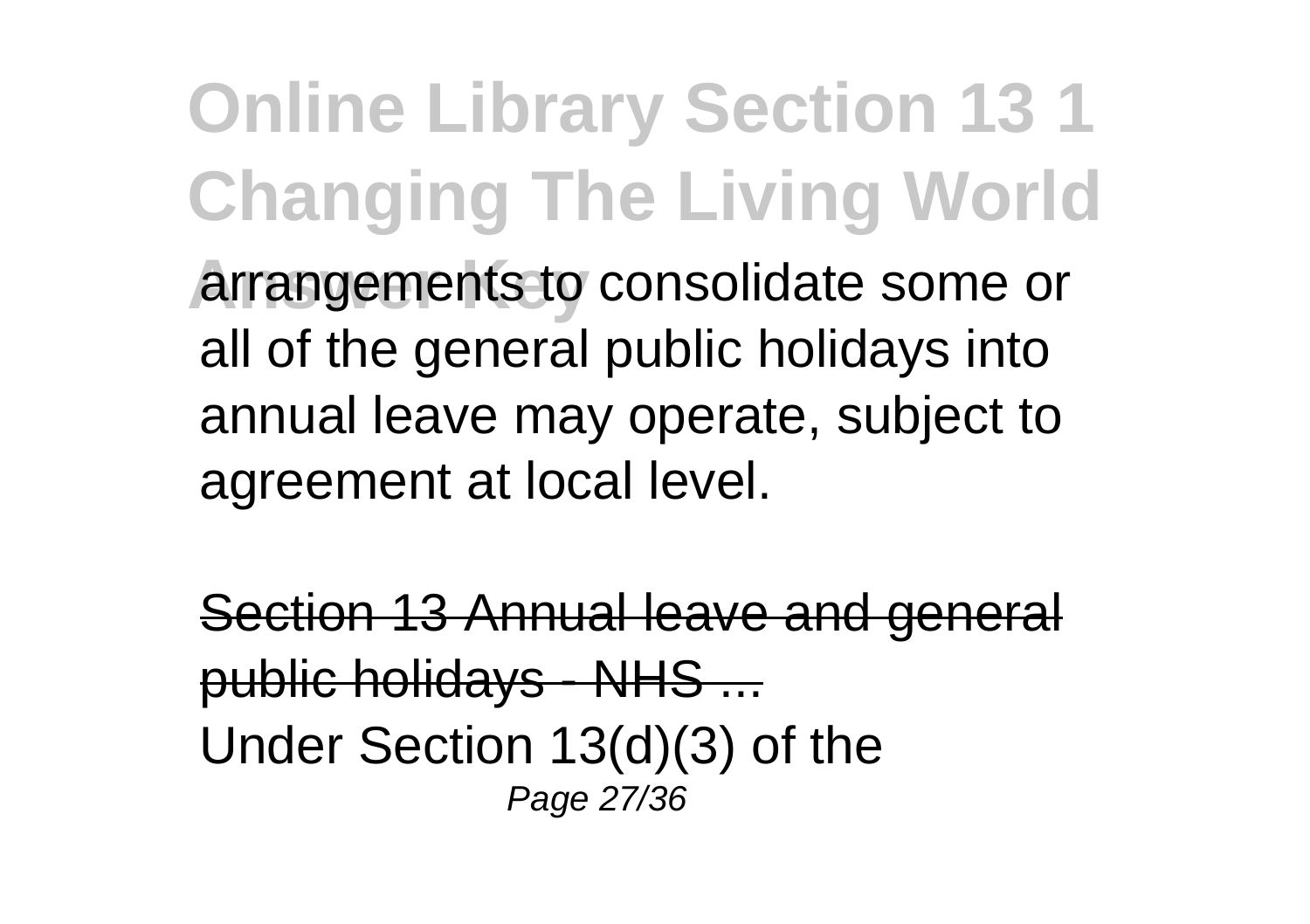**Online Library Section 13 1 Changing The Living World Exchange Act, the group is treated as** a new "person" for purposes of Section 13(d)(1), and the group is deemed to have acquired, by operation of Rule 13d-5(b), beneficial ownership of the shares beneficially owned by its members. (Note that the analysis is different for Section 16 Page 28/36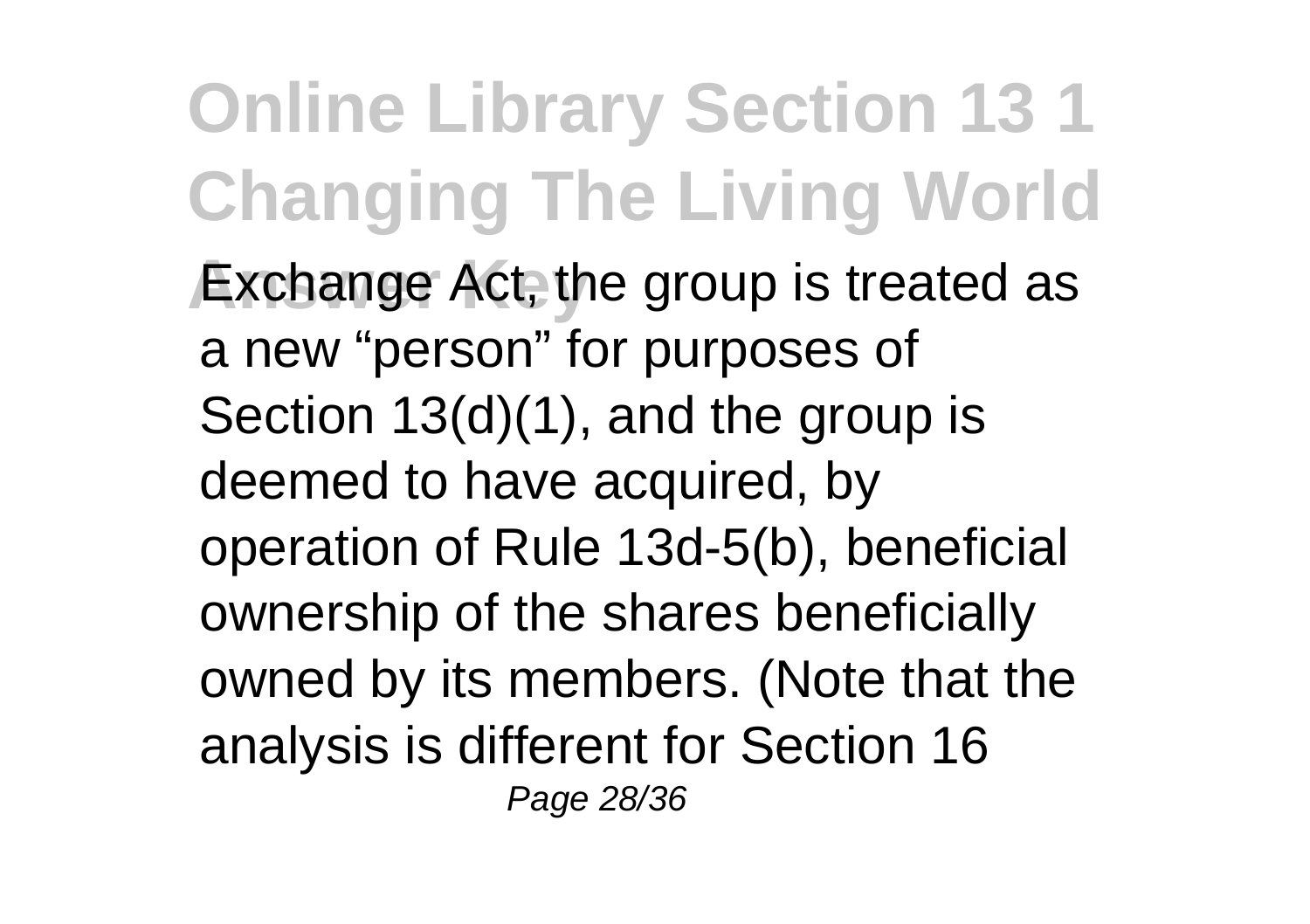**Online Library Section 13 1 Changing The Living World** purposes. Key

Exchange Act Sections 13(d) and 13(g) and Regulation 13D-G ... This form should be used by a landlord or a tenant who has been served with form 1 (notice under Section 6(2) of the Housing Act 1988), varying the Page 29/36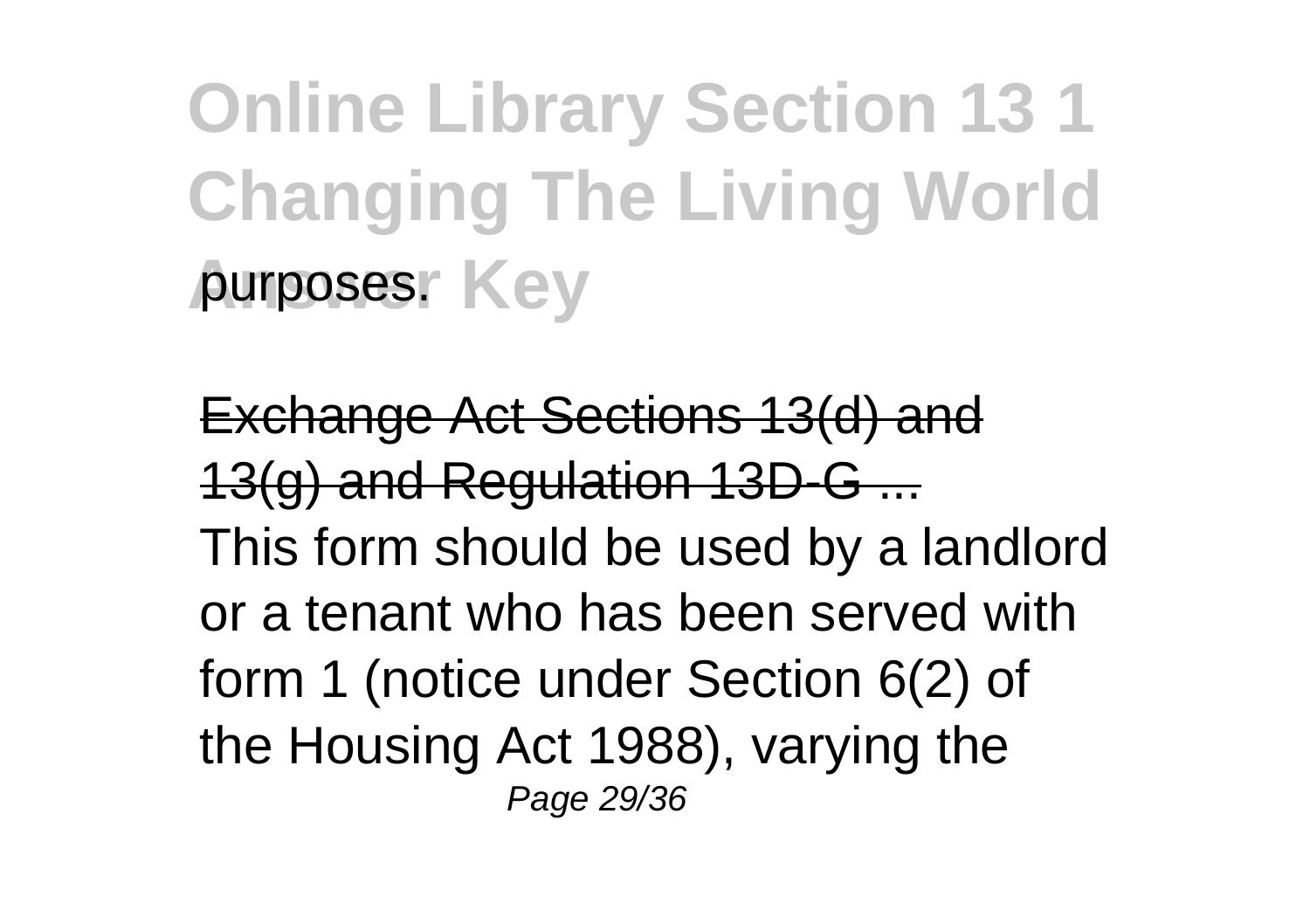**Online Library Section 13 1 Changing The Living World** terms of a statutory periodic tenancy.

Assured tenancy forms - GOV.UK Title: Chapter 13 Section 1 Changing Ways Of Life D Reading Author: wiki.ctsnet.org-Doreen Schweizer-2020-09-17-20-42-24 Subject: Chapter 13 Section 1 Page 30/36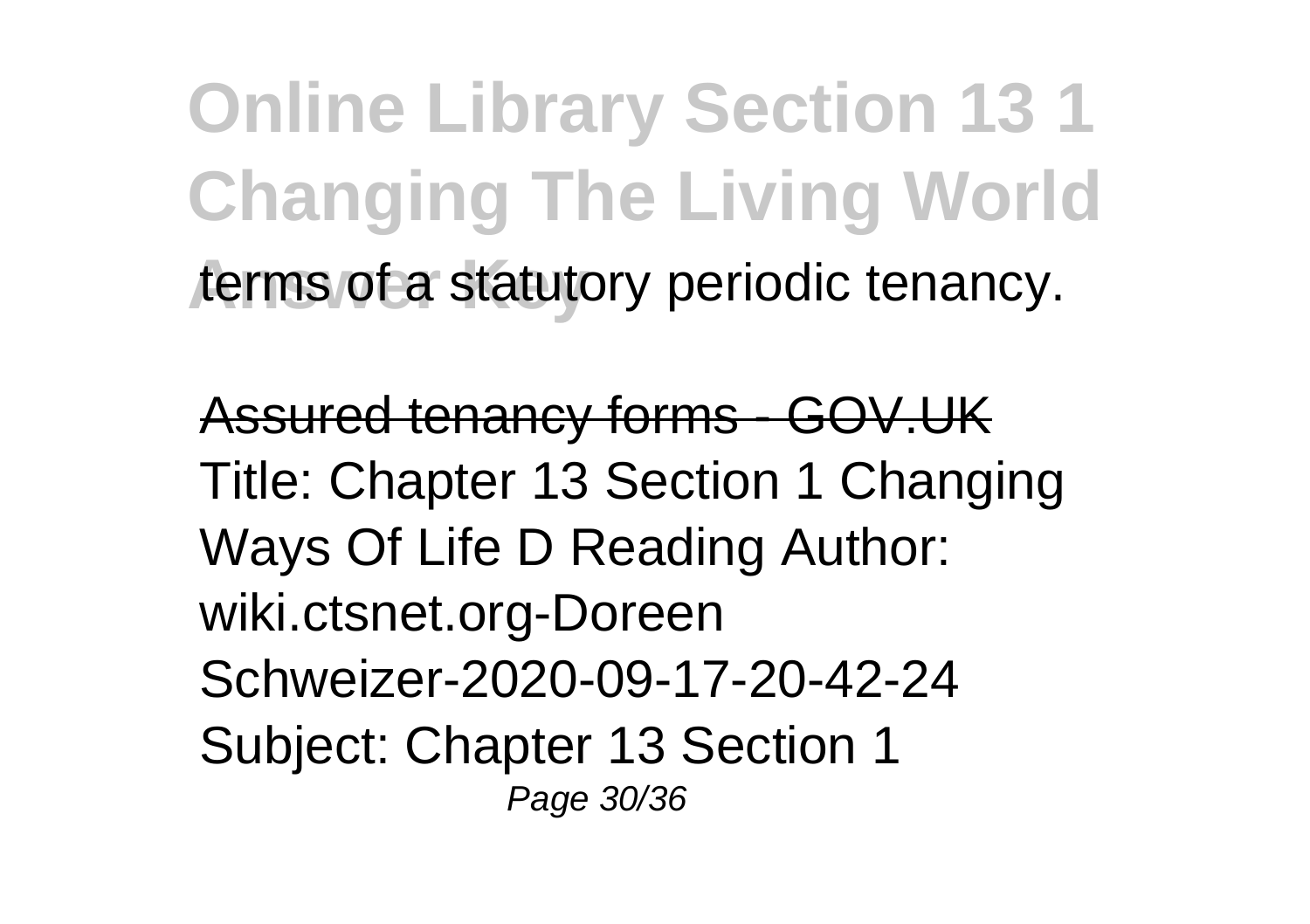**Online Library Section 13 1 Changing The Living World Changing Ways Of Life D Reading** 

Chapter 13 Section 1 Changing Ways Of Life D Reading The key section which authorises the discretionary reduction is Section 13A (1) (c); (1)The amount of council tax which a person is liable to pay in Page 31/36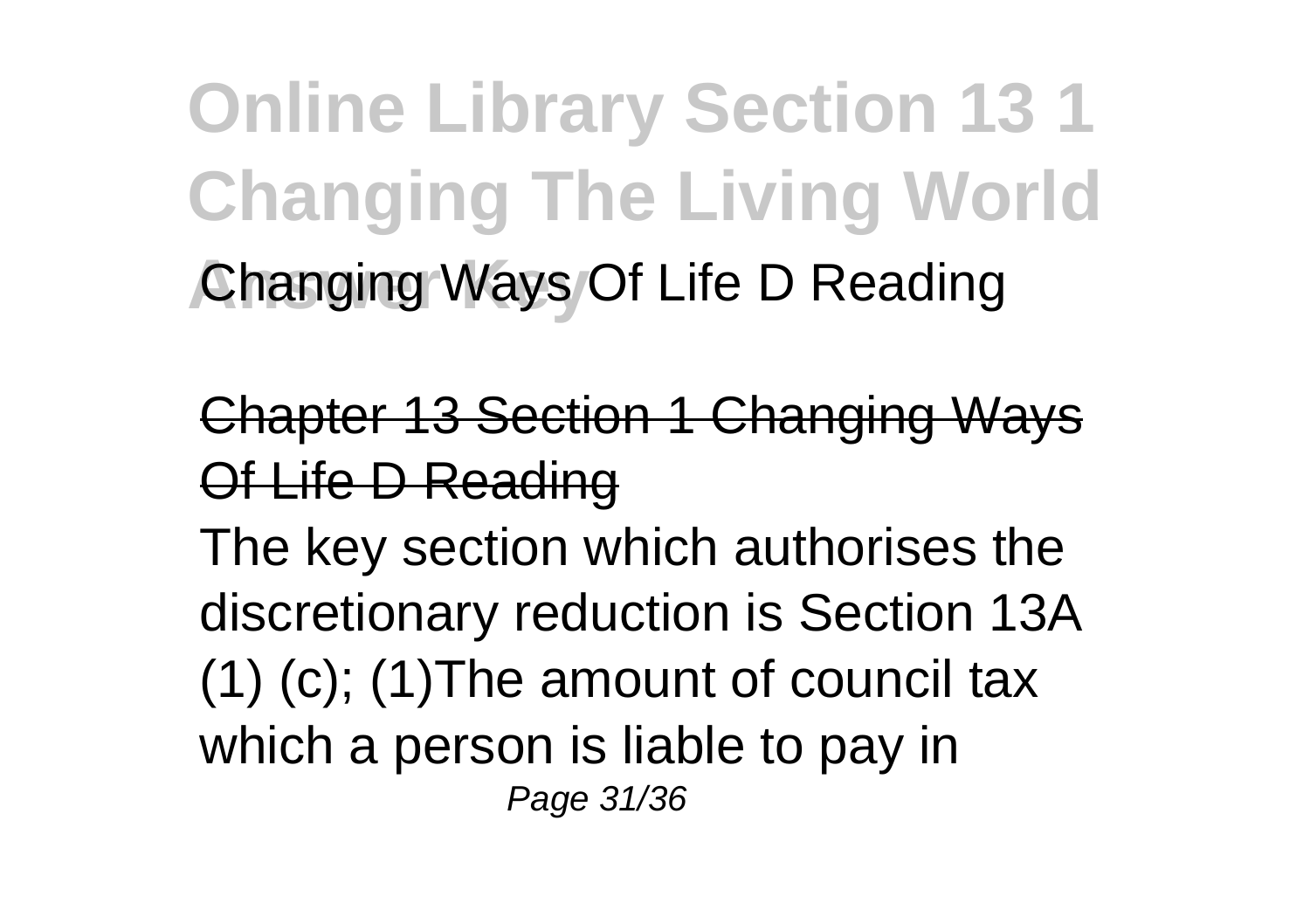**Online Library Section 13 1 Changing The Living World** respect of any chargeable dwelling and any day (as determined in accordance with sections 10 to 13)—

Council Tax Section 13A discretionary reductions – LGFA92 13.7.1 How a person is seen to be 'connected' with another The test in Page 32/36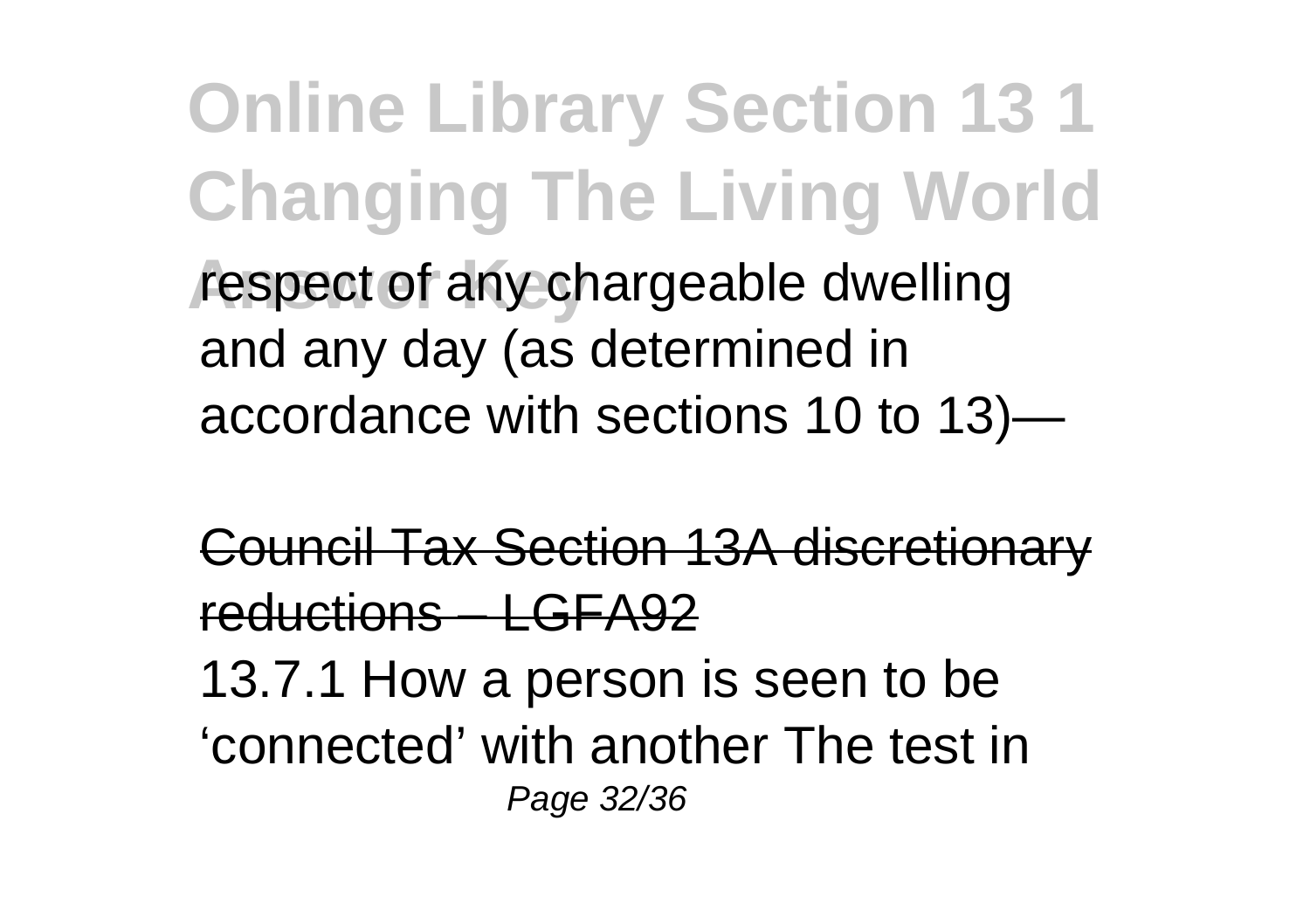**Online Library Section 13 1 Changing The Living World Section 1122 of the Corporation Tax** Act 2010 applies to determine whether persons are connected. The following persons ...

Opting to tax land and buildings (VAT Notice 742A) - GOV.UK The Beach Boys' Brian Wilson is just Page 33/36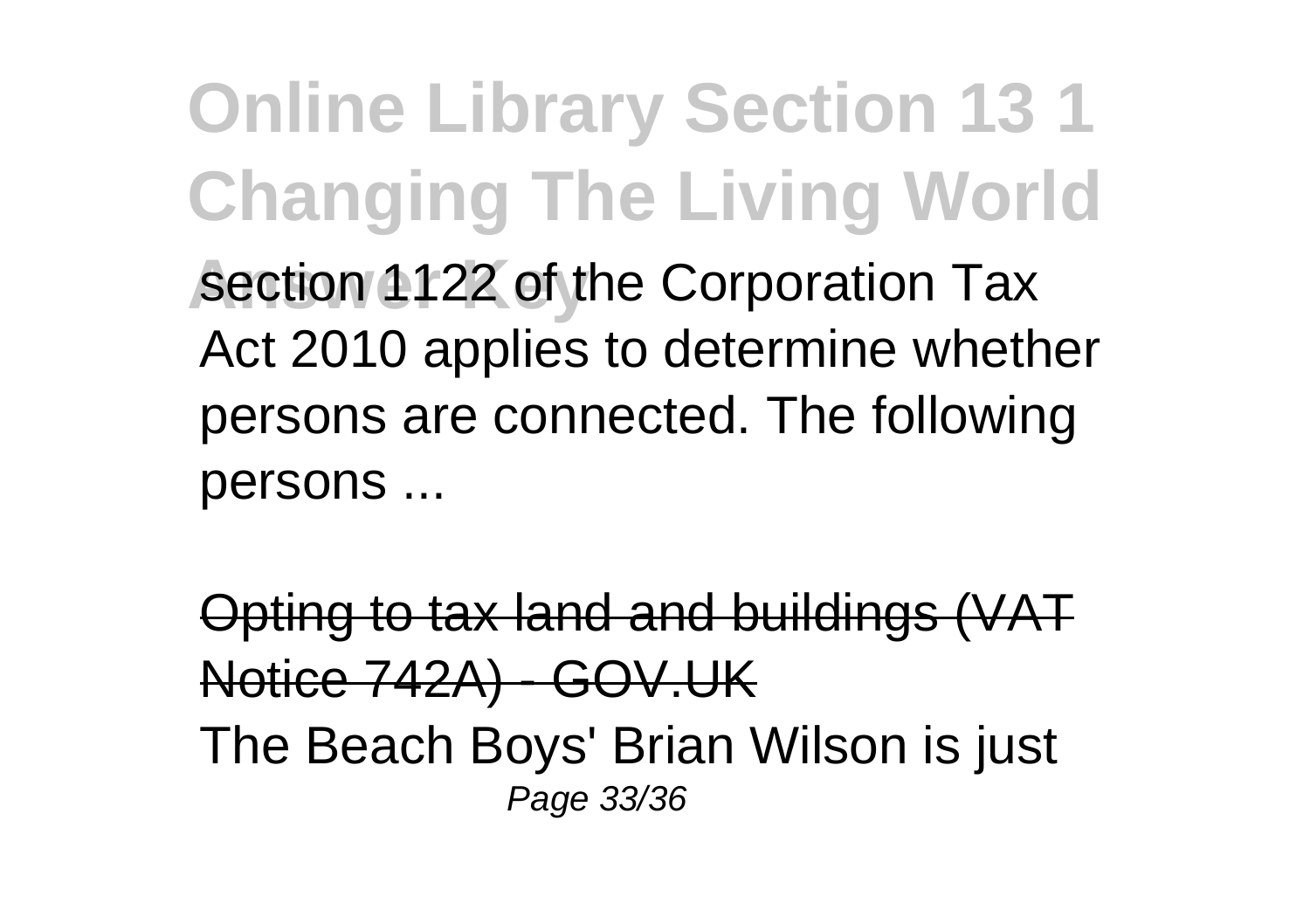**Online Library Section 13 1 Changing The Living World One star who's recorded with a group** of girls from Afghanistan.

The Miraculous Love Kids: Street kids changing their lives ... Guidance to applicants. Section 13A (1) (c) of the Local Government Finance Act 1992 (as inserted by Page 34/36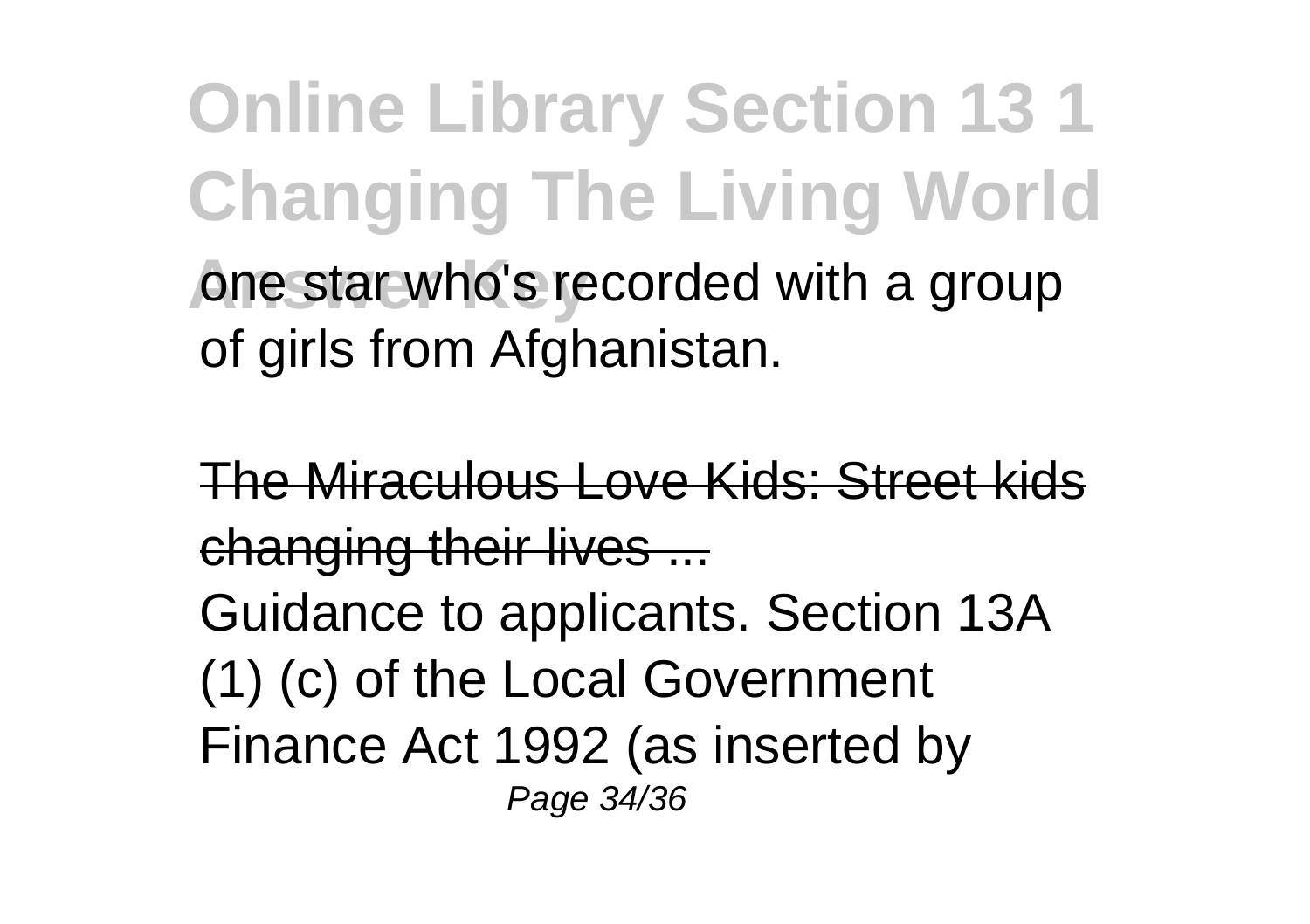**Online Library Section 13 1 Changing The Living World Answer Considers** Analytical Government Act 2003) allows local authorities to reduce the amount of...

Copyright code : Page 35/36